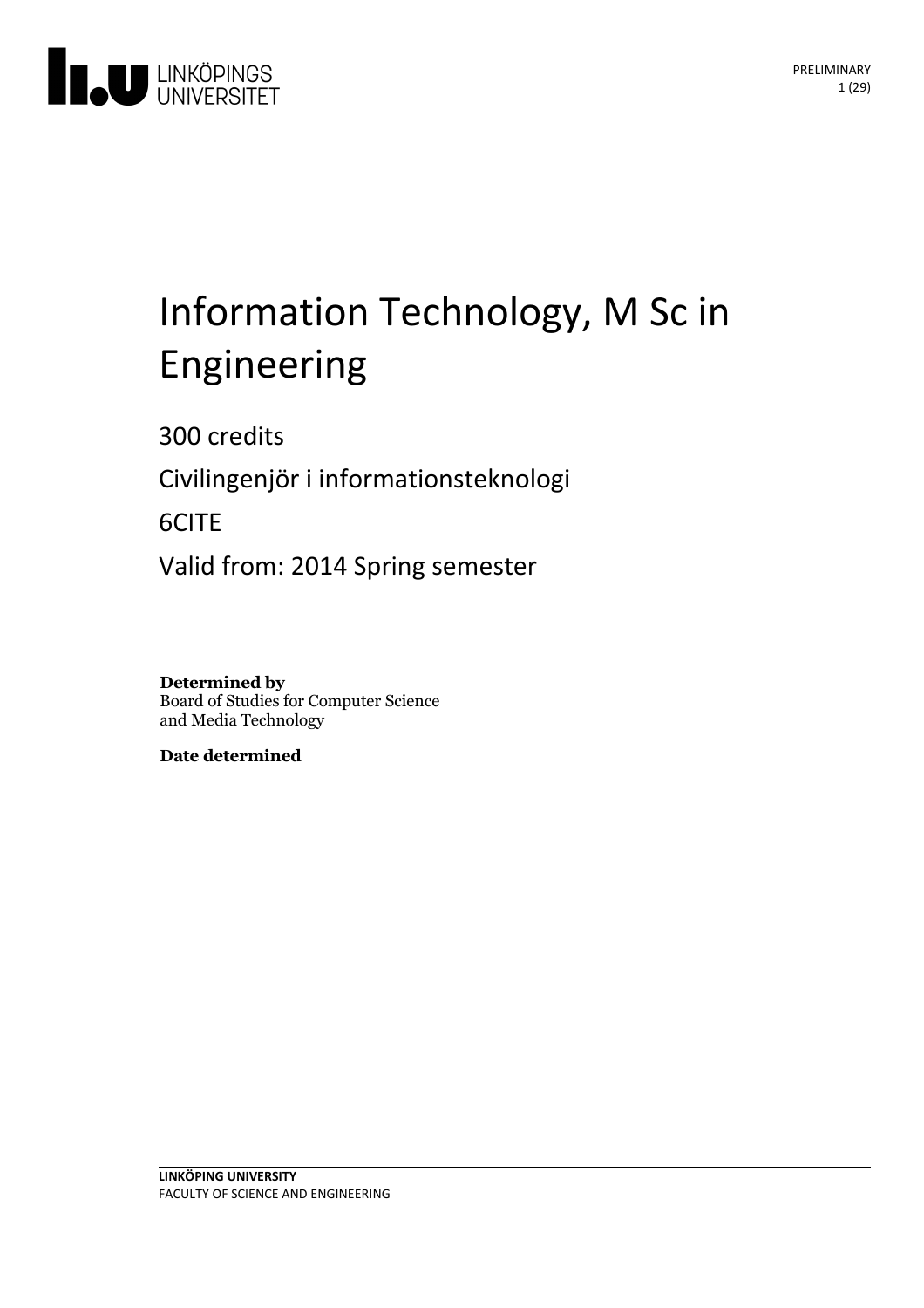# Entry requirements

# Degree in Swedish

Civilingenjör 300 hp och Teknologie master 120 hp

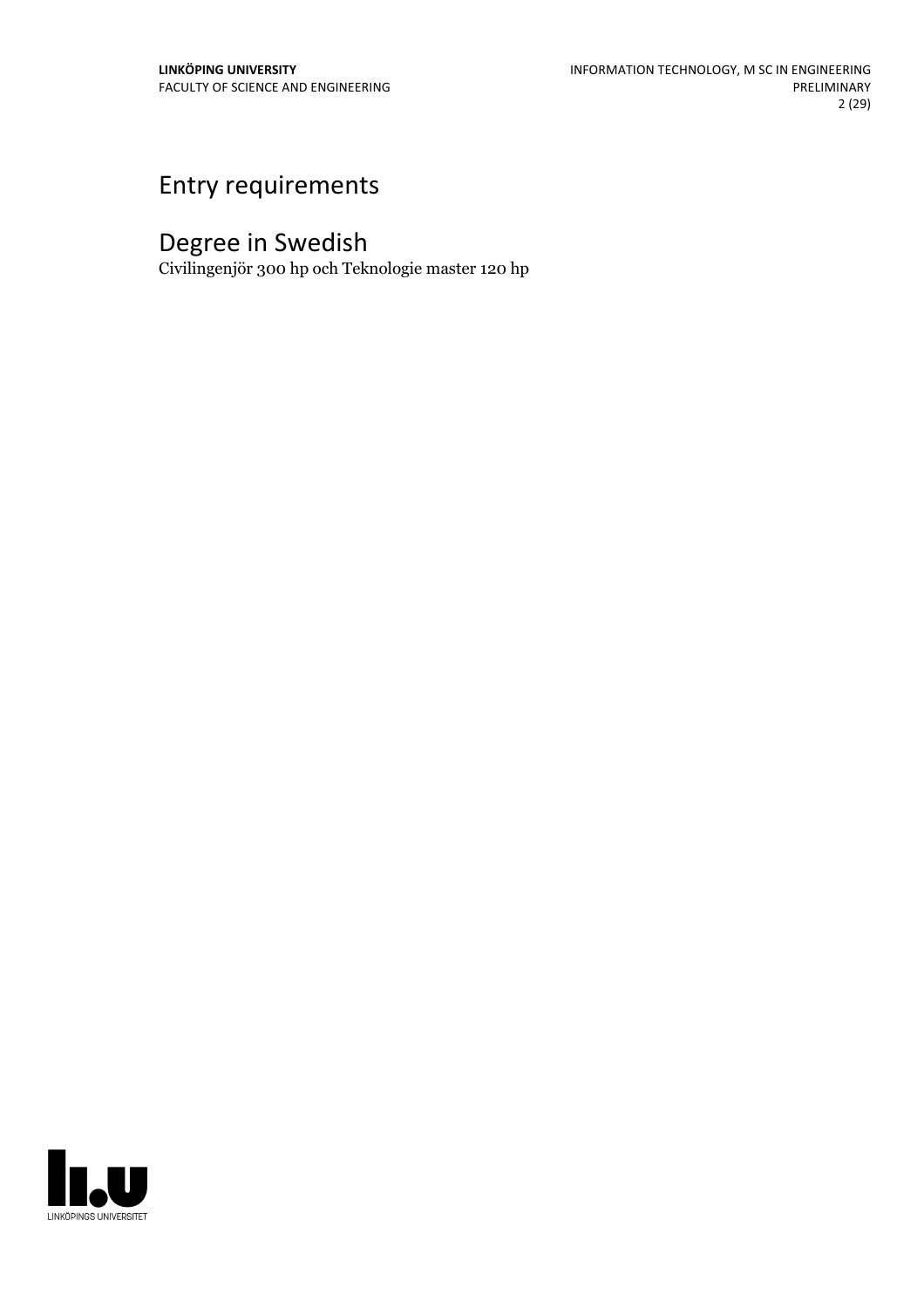# **Curriculum**

### **Semester 6 (Spring 2017)**

| Course<br>code | Course name                                                                   | <b>Credits</b> | Level | Timetable<br>module      | <b>ECV</b> |
|----------------|-------------------------------------------------------------------------------|----------------|-------|--------------------------|------------|
| Period 1       |                                                                               |                |       |                          |            |
| TDDD82         | Project Semester including Bachelor Thesis<br>Project: Secure, Mobile Systems | $30*$          | G2X   | $\overline{\phantom{a}}$ |            |
| Period 2       |                                                                               |                |       |                          |            |
| TDDD82         | Project Semester including Bachelor Thesis<br>Project: Secure, Mobile Systems | $30*$          | G2X   | ٠                        |            |

## **Semester 7 (Autumn 2017)**

| Course<br>code | <b>Course name</b>                                            | <b>Credits</b> | Level | <b>Timetable</b><br>module | <b>ECV</b> |
|----------------|---------------------------------------------------------------|----------------|-------|----------------------------|------------|
| Period 1       |                                                               |                |       |                            |            |
| TANA21         | <b>Scientific Computing</b>                                   | 6              | G1X   | 3                          | C/E        |
| TAMS22         | Probability Theory and Bayesian Networks                      | 6              | A1X   | $\overline{2}$             | E          |
| TAMS32         | <b>Stochastic Processes</b>                                   | 6              | A1X   | 1                          | E          |
| TATA55         | Abstract Algebra                                              | $6*$           | G2X   | 3                          | E          |
| TATA77         | <b>Fourier Analysis</b>                                       | 6              | G2X   | $\mathbf{1}$               | E          |
| TBME04         | Anatomy and Physiology                                        | 6              | G2X   | 3                          | E          |
| <b>TBMI19</b>  | <b>Medical Information Systems</b>                            | $6*$           | A1X   | $\overline{2}$             | E          |
| TDDB84         | Design Patterns                                               | 6              | A1X   | 4                          | E          |
| TDDC17         | Artificial Intelligence                                       | 6              | G2X   | 3                          | E          |
| TDDC34         | Technical, Economic and Societal Evaluation of<br>IT-products | 6              | A1X   | 3                          | E          |
| TDDD04         | <b>Software Testing</b>                                       | 6              | A1X   | $\overline{2}$             | E          |
| TDDD08         | Logic Programming                                             | 6              | A1X   | $\overline{4}$             | E          |
| TDDD23         | Design and Programming of Computer Games                      | 6              | A1X   | $\overline{2}$             | Е          |
| TDDD38         | Advanced Programming in C++                                   | $6*$           | A1X   | $\overline{2}$             | E          |
| TDDD53         | <b>Advanced Interaction Design</b>                            | 6              | A1X   | $\mathbf{1}$               | E          |
| TDDE18         | Programming C++                                               | $6*$           | G2X   | 4                          | E          |
| TDTS06         | <b>Computer Networks</b>                                      | 6              | G2X   | $\mathbf{1}$               | Е          |
| TEAE01         | Industrial Economics, Basic Course                            | 6              | G1X   | $\overline{2}$             | E          |

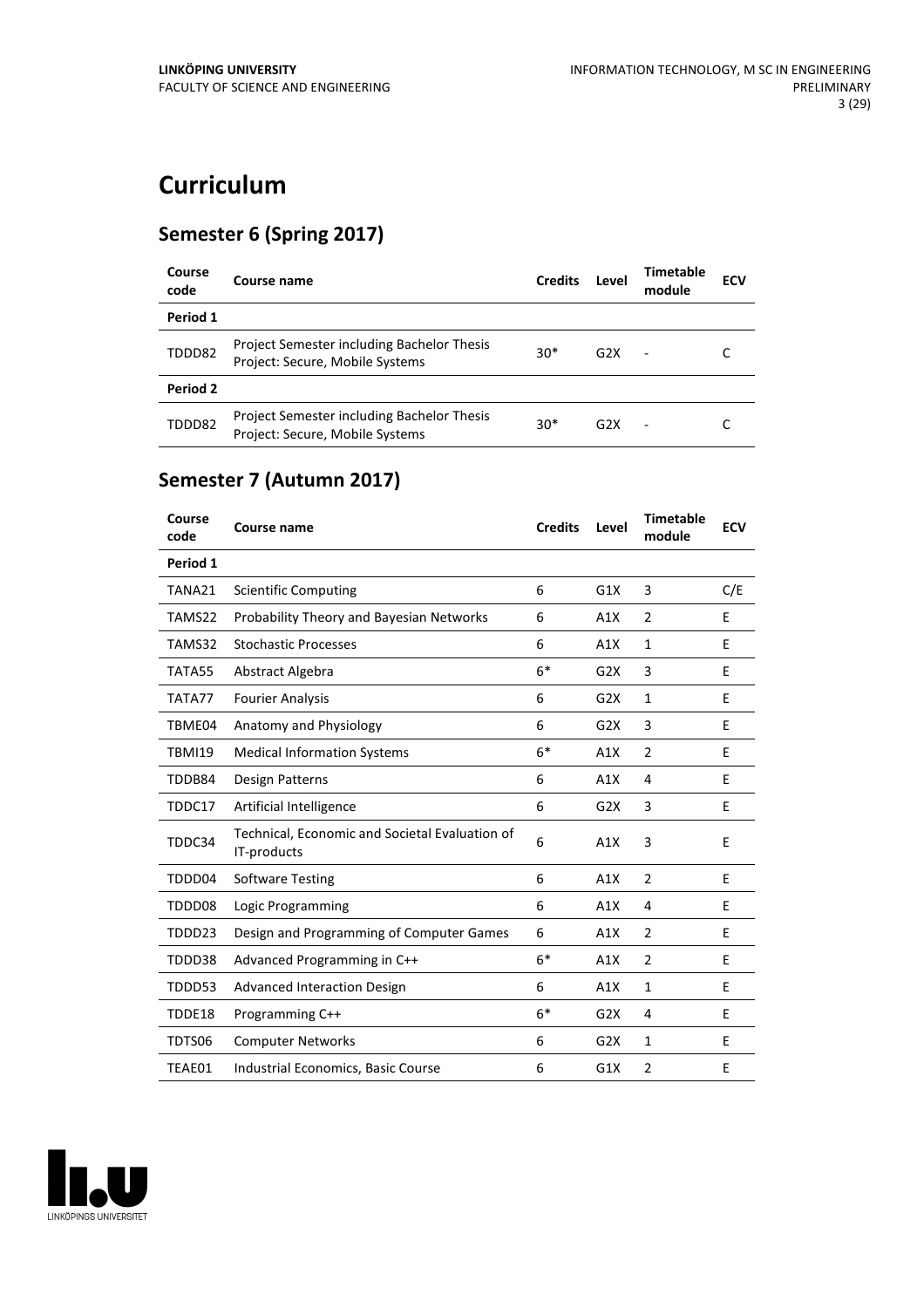| Course<br>code  | Course name                                | <b>Credits</b> | Level            | <b>Timetable</b><br>module   | <b>ECV</b> |
|-----------------|--------------------------------------------|----------------|------------------|------------------------------|------------|
| TGTU91          | Oral and Written Communication             | 6              | G1X              | 2                            | E          |
| THFR05          | Communicative French                       | $6*$           | G1X              | 4                            | Е          |
| THSP05          | Spanish                                    | $6*$           | G1X              | 4                            | E          |
| THTY05          | German                                     | 6*             | G1X              | 4                            | E          |
| TSBB06          | Multidimensional Signal Analysis           | $6*$           | A1X              | $\overline{2}$               | E          |
| TSBB08          | <b>Digital Image Processing</b>            | 6              | A1X              | 4                            | E          |
| TSDT14          | Signal Theory                              | 6              | A1X              | $\mathbf{1}$                 | E          |
| TSEA29          | Microcomputer, Project Laboratory          | $8*$           | G2X              | 3                            | E          |
| TSKS01          | <b>Digital Communication</b>               | $6*$           | A1X              | 4                            | E          |
| <b>TSKS15</b>   | Detection and Estimation of Signals        | 6              | A1X              | 2                            | E          |
| TSRT62          | Modelling and Simulation                   | 6              | A1X              | 3                            | E          |
| TSTE12          | Design of Digital Systems                  | 6              | A1X              | 3                            | Е          |
| TSTE86          | <b>Digital Integrated Circuits</b>         | 6              | A1X              | $\overline{2}$               | E          |
| <b>Period 2</b> |                                            |                |                  |                              |            |
| TANA09          | Numerical Algorithms in Computer Science   | 4              | G <sub>2</sub> X | 1                            | C/E        |
| TAOP04          | <b>Mathematical Optimization</b>           | 6              | A1X              | 4                            | E          |
| TATA55          | Abstract Algebra                           | $6*$           | G2X              | 3                            | E          |
| TBMI02          | <b>Medical Image Analysis</b>              | 6              | A1X              | 1                            | E          |
| <b>TBMI19</b>   | <b>Medical Information Systems</b>         | $6*$           | A1X              | 3                            | E          |
| TBMT01          | <b>Biomedical Signal Processing</b>        | 6              | A1X              | $\mathbf{1}$                 | E          |
| TDDC73          | <b>Interaction Programming</b>             | 6              | G <sub>2</sub> X | $\mathbf{1}$                 | E          |
| TDDC90          | Software Security                          | 6              | A1X              | 1                            | Е          |
| TDDD07          | <b>Real Time Systems</b>                   | 6              | A1X              | 4                            | E          |
| TDDD38          | Advanced Programming in C++                | $6*$           | A1X              | $\qquad \qquad \blacksquare$ | E          |
| TDDD49          | Programming in C# and .NET Framework       | 4              | G <sub>2</sub> X | 3                            | Ε          |
| TDDD55          | Compilers and Interpreters                 | 4              | G <sub>2</sub> X | $\mathbf{1}$                 | E.         |
| TDDE01          | <b>Machine Learning</b>                    | 6              | A1X              | $\mathbf{1}$                 | E          |
| TDDE02          | Software Entrepreneurship                  | 6              | A1X              | $\mathbf 2$                  | E          |
| TDDE18          | Programming C++                            | $6*$           | G <sub>2</sub> X | 3                            | E          |
| TDDI07          | Distributed Embedded Software and Networks | 4              | G <sub>2</sub> X | $\mathbf{1}$                 | E          |
| <b>TDEI19</b>   | Management Control                         | 6              | A1X              | $\overline{2}$               | E          |
| TDTS08          | Advanced Computer Architecture             | 6              | A1X              | $\overline{2}$               | E          |

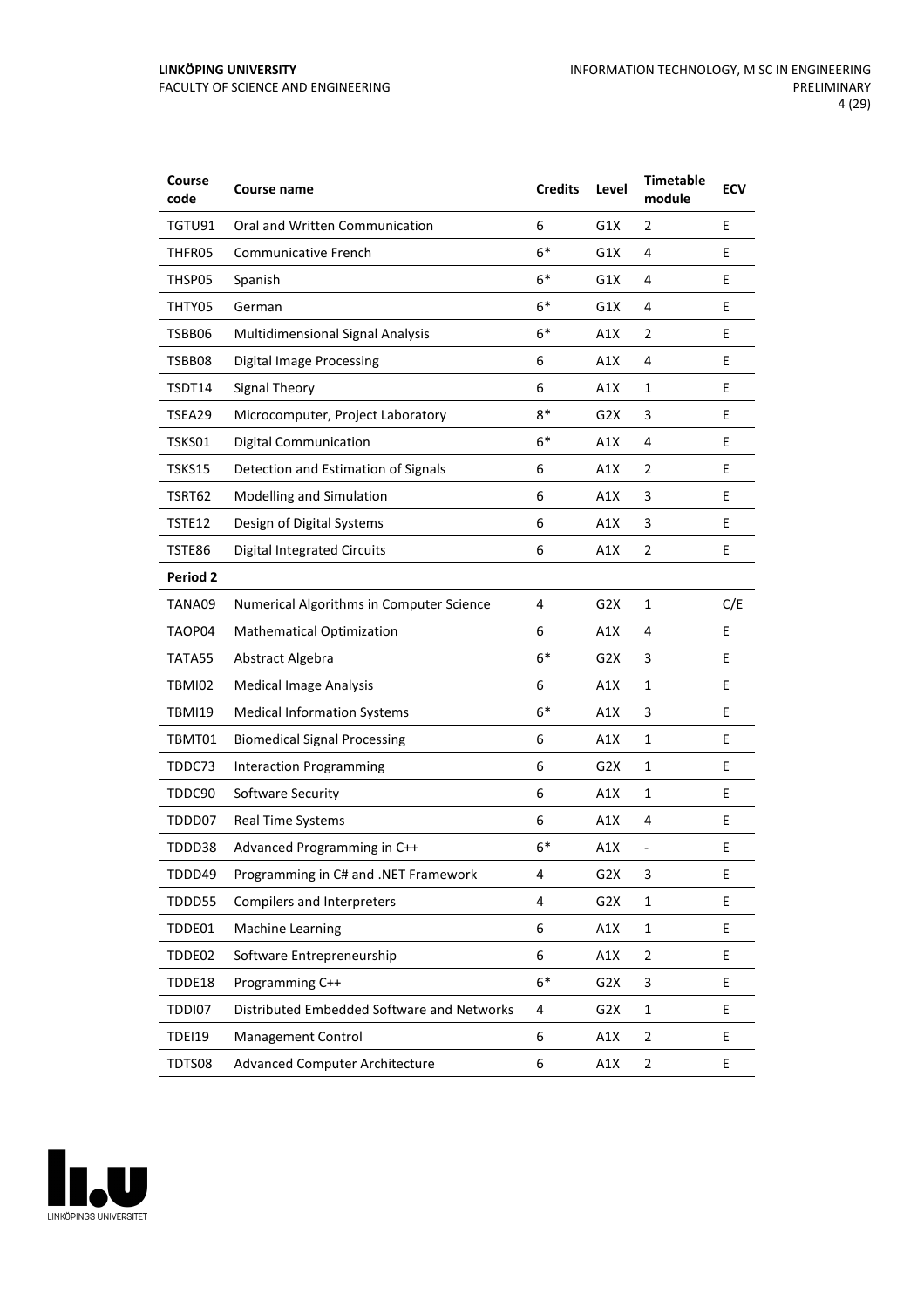| Course<br>code     | <b>Course name</b>                            | <b>Credits</b> | Level            | <b>Timetable</b><br>module   | <b>ECV</b> |
|--------------------|-----------------------------------------------|----------------|------------------|------------------------------|------------|
| TEIM03             | Intercultural Communication                   | 4              | G1X              | 4                            | E          |
| TFYA39             | Semiconductor Technology                      | 6              | A1X              | 3                            | Е          |
| TGTU04             | Leadership                                    | 6              | G <sub>2</sub> X | 2                            | E          |
| TGTU49             | <b>History of Technology</b>                  | 6              | G1X              | 3                            | E          |
| THFR05             | <b>Communicative French</b>                   | $6*$           | G1X              | 4                            | E          |
| THSP05             | Spanish                                       | $6*$           | G1X              | 4                            | E          |
| THTY05             | German                                        | $6*$           | G1X              | 4                            | E          |
| TKMJ24             | <b>Environmental Engineering</b>              | 6              | G1X              | 3                            | E          |
| TSBB06             | <b>Multidimensional Signal Analysis</b>       | $6*$           | A1X              | 3                            | E          |
| TSBB09             | Image Sensors                                 | 6              | A1X              | 4                            | Е          |
| TSEA29             | Microcomputer, Project Laboratory             | $8*$           | G2X              | $\qquad \qquad \blacksquare$ | E          |
| TSEK37             | Analog CMOS Integrated Circuits               | 6              | A1X              | $\mathbf{1}$                 | Е          |
| TSFS02             | Vehicle Dynamics and Control                  | 6              | A1X              | $\mathbf{1}$                 | E          |
| TSIN <sub>02</sub> | Internetworking                               | 6              | A1X              | $\mathbf{1}$                 | E          |
| TSIT02             | <b>Computer Security</b>                      | 6              | G2X              | $\overline{2}$               | E          |
| TSKS01             | <b>Digital Communication</b>                  | $6*$           | A1X              | 4                            | E          |
| <b>TSKS11</b>      | Networks: Models, Algorithms and Applications | 6              | G2X              | 3                            | E          |
| TSRT78             | Digital Signal Processing                     | 6              | A1X              | 2                            | E          |

#### *Specialisation: AI and Machine Learning*

| Course<br>code | Course name                             | <b>Credits</b> | Level | <b>Timetable</b><br>module | <b>ECV</b> |
|----------------|-----------------------------------------|----------------|-------|----------------------------|------------|
| Period 1       |                                         |                |       |                            |            |
| TDDC17         | Artificial Intelligence                 | 6              | G2X   | 3                          | C          |
| <b>TBMI19</b>  | <b>Medical Information Systems</b>      | $6*$           | A1X   | 2                          | Ε          |
| TDDD08         | Logic Programming                       | 6              | A1X   | 4                          | Ε          |
| TSBB06         | <b>Multidimensional Signal Analysis</b> | $6*$           | A1X   | 2                          | E          |
| TSBB08         | Digital Image Processing                | 6              | A1X   | 4                          | E          |
| Period 2       |                                         |                |       |                            |            |
| TDDE01         | <b>Machine Learning</b>                 | 6              | A1X   | 1                          | C          |
| <b>TBMI19</b>  | <b>Medical Information Systems</b>      | $6*$           | A1X   | 3                          | E          |
| TSBB06         | <b>Multidimensional Signal Analysis</b> | $6*$           | A1X   | 3                          | E          |
| TSRT78         | Digital Signal Processing               | 6              | A1X   | 2                          | E          |

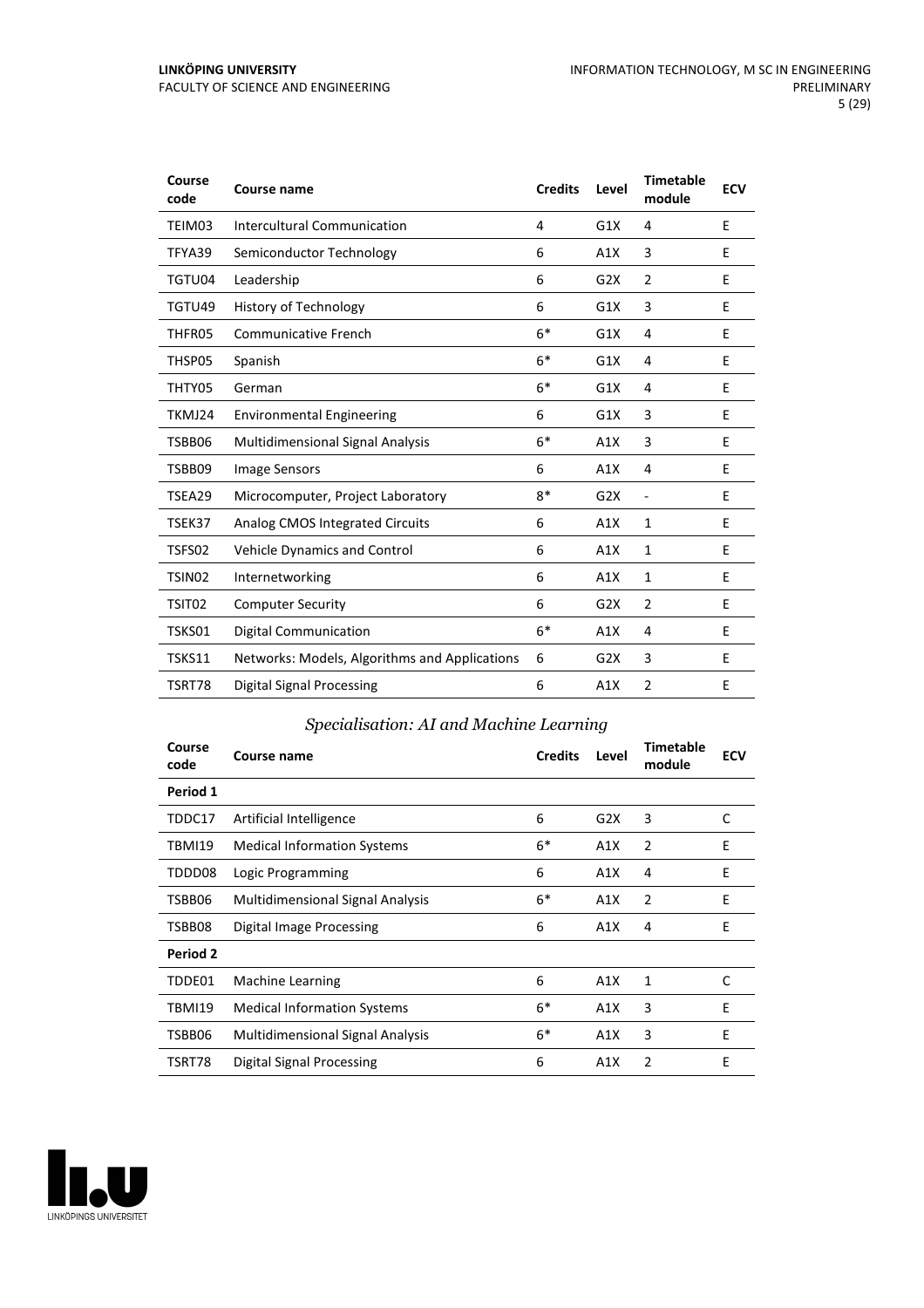| Course name                                   | <b>Credits</b> | Level | <b>Timetable</b><br>module | <b>ECV</b> |
|-----------------------------------------------|----------------|-------|----------------------------|------------|
|                                               |                |       |                            |            |
| Signal Theory                                 | 6              | A1X   | 1                          | C          |
| Digital Communication                         | $6*$           | A1X   | 4                          | C          |
| Detection and Estimation of Signals           | 6              | A1X   | 2                          | C          |
| <b>Computer Networks</b>                      | 6              | G2X   | 1                          | E          |
|                                               |                |       |                            |            |
| Digital Communication                         | $6*$           | A1X   | 4                          | C          |
| <b>Radio Electronics</b>                      | 6              | A1X   | 3                          | E          |
| Internetworking                               | 6              | A1X   | 1                          | E          |
| Networks: Models, Algorithms and Applications | 6              | G2X   | 3                          | E          |
| Digital Signal Processing                     | 6              | A1X   | 2                          | E          |
|                                               |                |       |                            |            |

#### *Specialisation: Communication*

#### *Specialisation: Computer Games Programming*

| Course<br>code | Course name                              | <b>Credits</b> | Level | Timetable<br>module | <b>ECV</b> |
|----------------|------------------------------------------|----------------|-------|---------------------|------------|
| Period 1       |                                          |                |       |                     |            |
| TDDD23         | Design and Programming of Computer Games | 6              | A1X   | 2                   |            |
| TDDC17         | Artificial Intelligence                  | 6              | G2X   | 3                   | Е          |
| TDDD53         | <b>Advanced Interaction Design</b>       | 6              | A1X   | 1                   | F          |
| Period 2       |                                          |                |       |                     |            |
| TDDC73         | Interaction Programming                  | 6              | G2X   | 1                   |            |
| TDDE02         | Software Entrepreneurship                | 6              | A1X   | $\mathcal{P}$       | F          |

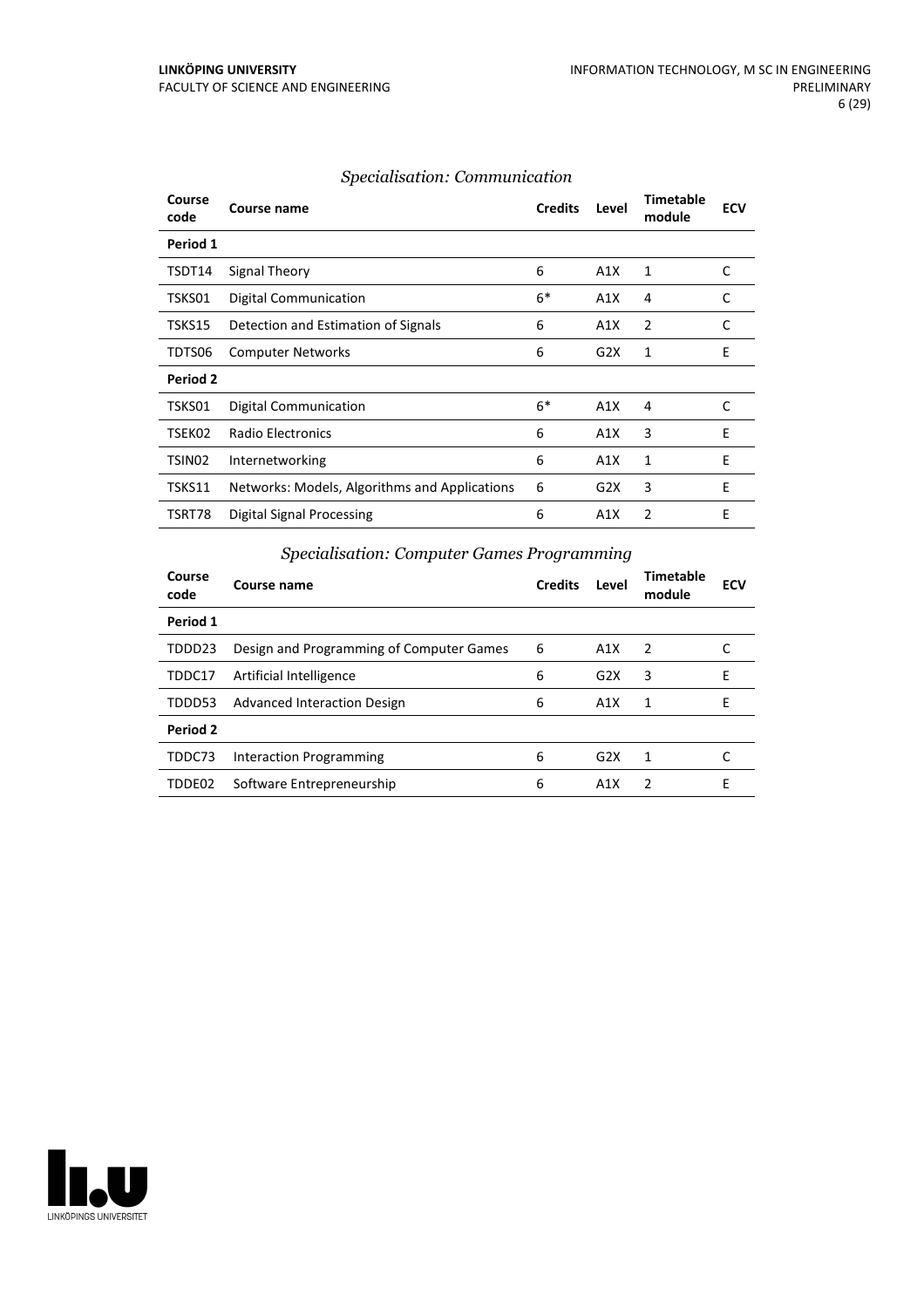| Course<br>code | Course name                           | <b>Credits</b> | Level | <b>Timetable</b><br>module | <b>ECV</b> |
|----------------|---------------------------------------|----------------|-------|----------------------------|------------|
| Period 1       |                                       |                |       |                            |            |
| TDDD04         | <b>Software Testing</b>               | 6              | A1X   | $\overline{2}$             | Е          |
| TDTS06         | <b>Computer Networks</b>              | 6              | G2X   | 1                          | E          |
| TSTE86         | Digital Integrated Circuits           | 6              | A1X   | 2                          | Е          |
| Period 2       |                                       |                |       |                            |            |
| TDDD07         | <b>Real Time Systems</b>              | 6              | A1X   | 4                          | E          |
| TDTS08         | <b>Advanced Computer Architecture</b> | 6              | A1X   | 2                          | Е          |
| TSIT02         | <b>Computer Security</b>              | 6              | G2X   | 2                          | E          |

#### *Specialisation: Computer Systems Architecture*

#### *Specialisation: Electronics*

| Course<br>code | Course name                     | <b>Credits</b> | Level | <b>Timetable</b><br>module | <b>ECV</b> |
|----------------|---------------------------------|----------------|-------|----------------------------|------------|
| Period 1       |                                 |                |       |                            |            |
| TSKS01         | <b>Digital Communication</b>    | $6*$           | A1X   | 4                          |            |
| TSTE86         | Digital Integrated Circuits     | 6              | A1X   | $\overline{2}$             | C          |
| TSTE12         | Design of Digital Systems       | 6              | A1X   | 3                          | E          |
| Period 2       |                                 |                |       |                            |            |
| TSEK37         | Analog CMOS Integrated Circuits | 6              | A1X   | 1                          | C          |
| TSKS01         | <b>Digital Communication</b>    | $6*$           | A1X   | 4                          | C          |
| TSEK02         | <b>Radio Electronics</b>        | 6              | A1X   | 3                          | E          |

#### *Specialisation: International Software Engineering*

| Course<br>code     | Course name                        | <b>Credits</b> | Level            | Timetable<br>module | <b>ECV</b> |
|--------------------|------------------------------------|----------------|------------------|---------------------|------------|
| Period 1           |                                    |                |                  |                     |            |
| TDDD62             | Internship                         | $18*$          | A1X              |                     |            |
| TEAE01             | Industrial Economics, Basic Course | 6              | G1X              | $\overline{2}$      |            |
| Period 2           |                                    |                |                  |                     |            |
| TDDD62             | Internship                         | $18*$          | A1X              |                     |            |
| TDEI19             | Management Control                 | 6              | A1X              | $\overline{2}$      | E          |
| TSIT <sub>02</sub> | <b>Computer Security</b>           | 6              | G <sub>2</sub> X | $\mathcal{P}$       | F          |

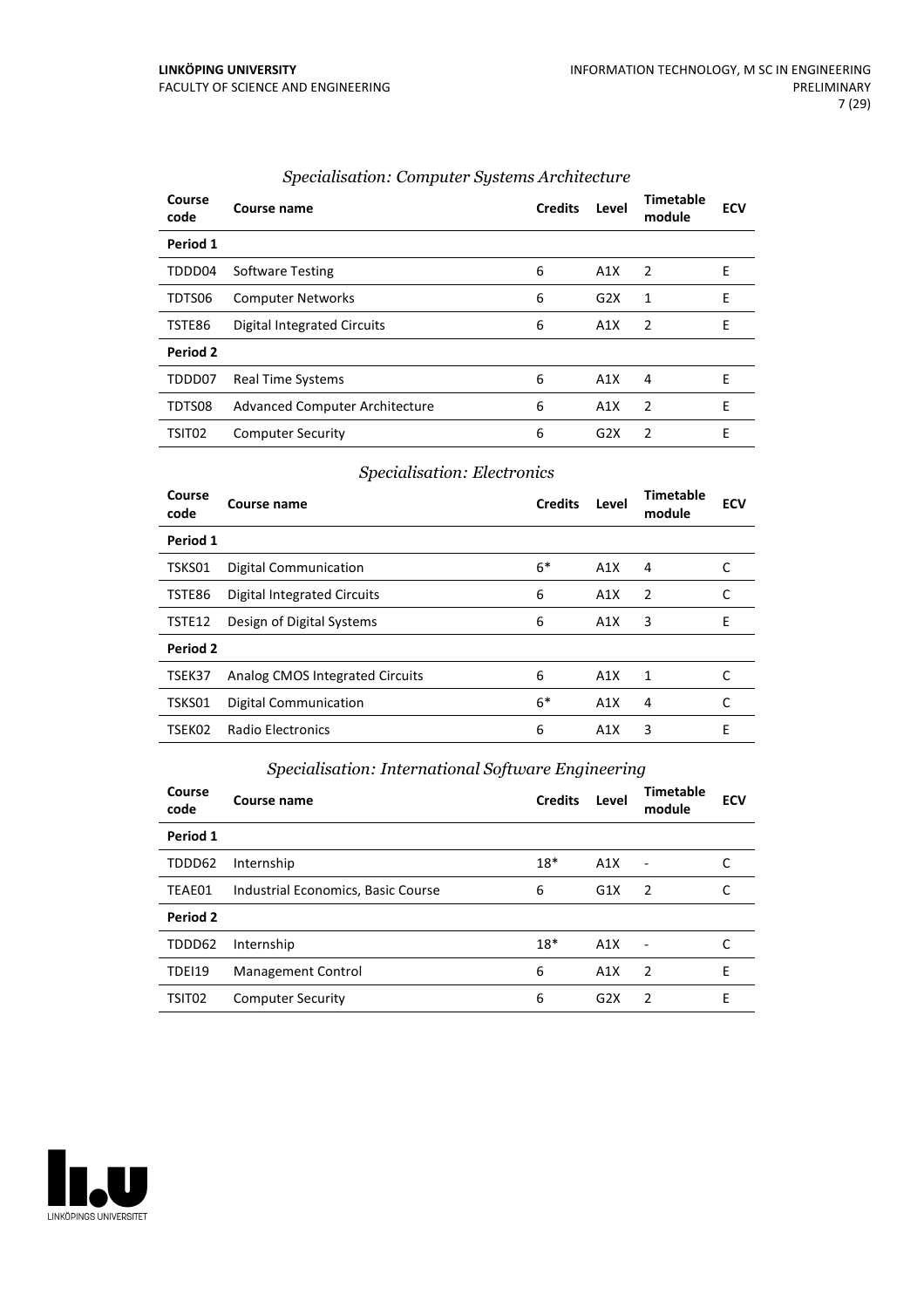| Course<br>code | Course name                                                   | <b>Credits</b> | Level            | <b>Timetable</b><br>module | <b>ECV</b> |
|----------------|---------------------------------------------------------------|----------------|------------------|----------------------------|------------|
| Period 1       |                                                               |                |                  |                            |            |
| TDDB84         | Design Patterns                                               | 6              | A1X              | 4                          | F          |
| TDDC34         | Technical, Economic and Societal Evaluation of<br>IT-products | 6              | A1X              | 3                          | E          |
| TDDD04         | <b>Software Testing</b>                                       | 6              | A1X              | $\overline{2}$             | E          |
| Period 2       |                                                               |                |                  |                            |            |
| TDDD37         | Database Technology                                           | 6              | G2X              | 1                          | Е          |
| TDDE02         | Software Entrepreneurship                                     | 6              | A <sub>1</sub> X | 2                          | E          |

#### *Specialisation: Large Scale Software Engineering*

| Course<br>code | Course name                        | <b>Credits</b> | Level | Timetable<br>module | <b>ECV</b> |
|----------------|------------------------------------|----------------|-------|---------------------|------------|
| Period 1       |                                    |                |       |                     |            |
| TBME04         | Anatomy and Physiology             | 6              | G2X   | 3                   | C          |
| TBMI19         | <b>Medical Information Systems</b> | $6*$           | A1X   | 2                   | C          |
| TDDC17         | Artificial Intelligence            | 6              | G2X   | 3                   | E          |
| TDDD53         | Advanced Interaction Design        | 6              | A1X   | 1                   | E          |
| Period 2       |                                    |                |       |                     |            |
| <b>TBMI19</b>  | <b>Medical Information Systems</b> | $6*$           | A1X   | 3                   | C          |
| TBME03         | Biochemistry and Cell Biology      | 6              | G2X   | 2                   | E          |
| TDDD37         | Database Technology                | 6              | G2X   | 1                   | E          |
| TSIT02         | <b>Computer Security</b>           | 6              | G2X   | 2                   | E          |

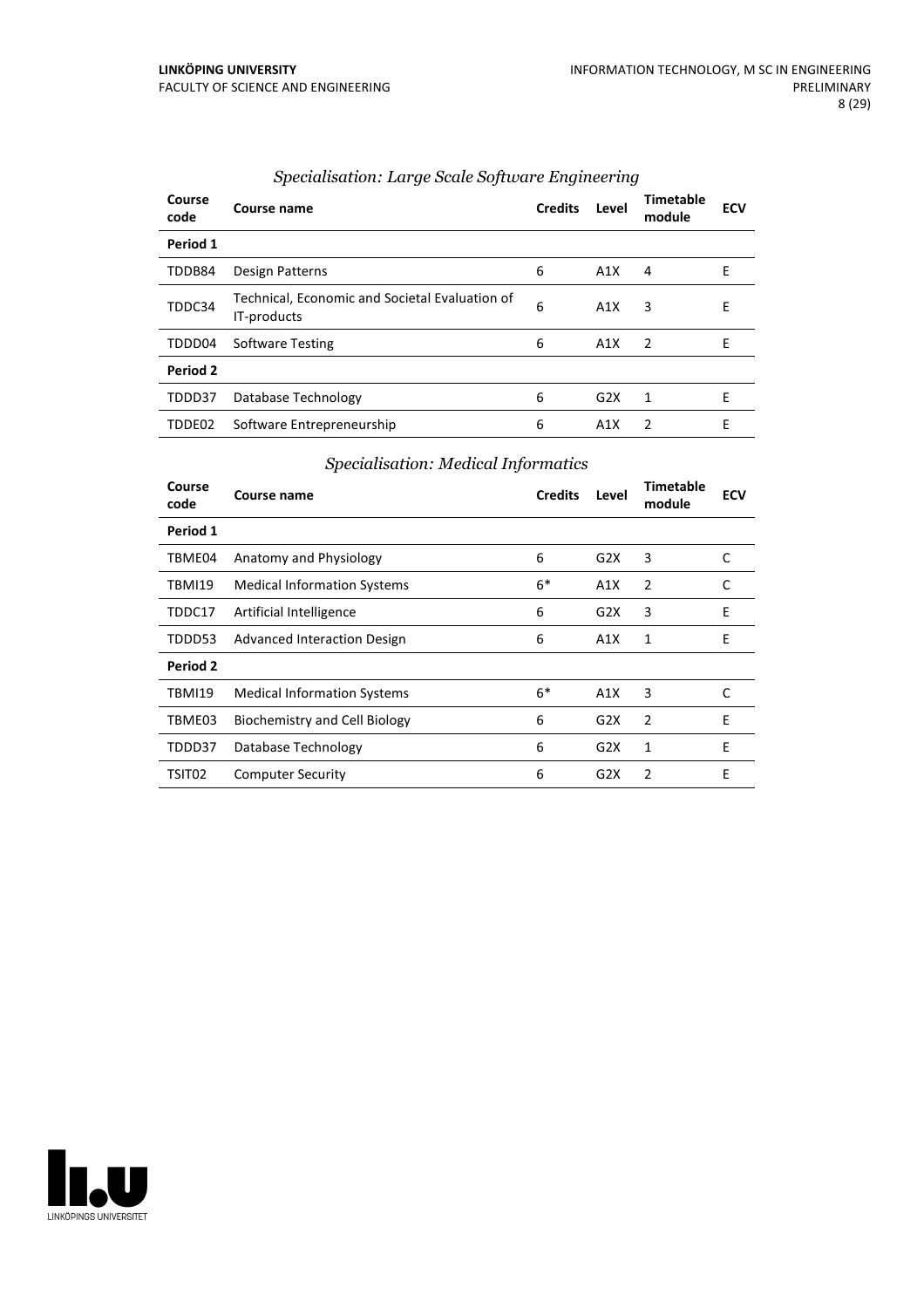| Course<br>code  | <b>Course name</b>                            | <b>Credits</b> | Level | <b>Timetable</b><br>module | <b>ECV</b> |
|-----------------|-----------------------------------------------|----------------|-------|----------------------------|------------|
| Period 1        |                                               |                |       |                            |            |
| TDDB84          | Design Patterns                               | 6              | A1X   | 4                          | E          |
| TDDC17          | Artificial Intelligence                       | 6              | G2X   | 3                          | E          |
| TDDD04          | <b>Software Testing</b>                       | 6              | A1X   | 2                          | Ε          |
| TDDD08          | Logic Programming                             | 6              | A1X   | 4                          | Е          |
| TDDD38          | Advanced Programming in C++                   | $6*$           | A1X   | 2                          | E          |
| <b>Period 2</b> |                                               |                |       |                            |            |
| TDDC90          | Software Security                             | 6              | A1X   | 1                          | E          |
| TDDD37          | Database Technology                           | 6              | G2X   | 1                          | E          |
| TDDD38          | Advanced Programming in C++                   | $6*$           | A1X   |                            | E          |
| TSIT02          | <b>Computer Security</b>                      | 6              | G2X   | 2                          | E          |
| TSKS11          | Networks: Models, Algorithms and Applications | 6              | G2X   | 3                          | E          |

#### *Specialisation: Programming and Algorithms*

#### *Specialisation: Secure Systems*

| Course<br>code | Course name                          | <b>Credits</b> | Level | <b>Timetable</b><br>module | <b>ECV</b> |
|----------------|--------------------------------------|----------------|-------|----------------------------|------------|
| Period 1       |                                      |                |       |                            |            |
| TDDB84         | Design Patterns                      | 6              | A1X   | 4                          | C          |
| TDDD38         | Advanced Programming in C++          | $6*$           | A1X   | $\overline{2}$             | E          |
| TDTS06         | <b>Computer Networks</b>             | 6              | G2X   | 1                          | E          |
| TSIT03         | Cryptology                           | 6              | A1X   | 2                          | E          |
| Period 2       |                                      |                |       |                            |            |
| TDDC90         | Software Security                    | 6              | A1X   | 1                          | C          |
| TSIT02         | <b>Computer Security</b>             | 6              | G2X   | $\overline{2}$             | C          |
| TDDD30         | <b>Advanced Software Engineering</b> | 6              | A1X   | 4                          | E          |
| TDDD37         | Database Technology                  | 6              | G2X   | 1                          | Е          |
| TDDD38         | Advanced Programming in C++          | 6*             | A1X   |                            | E          |

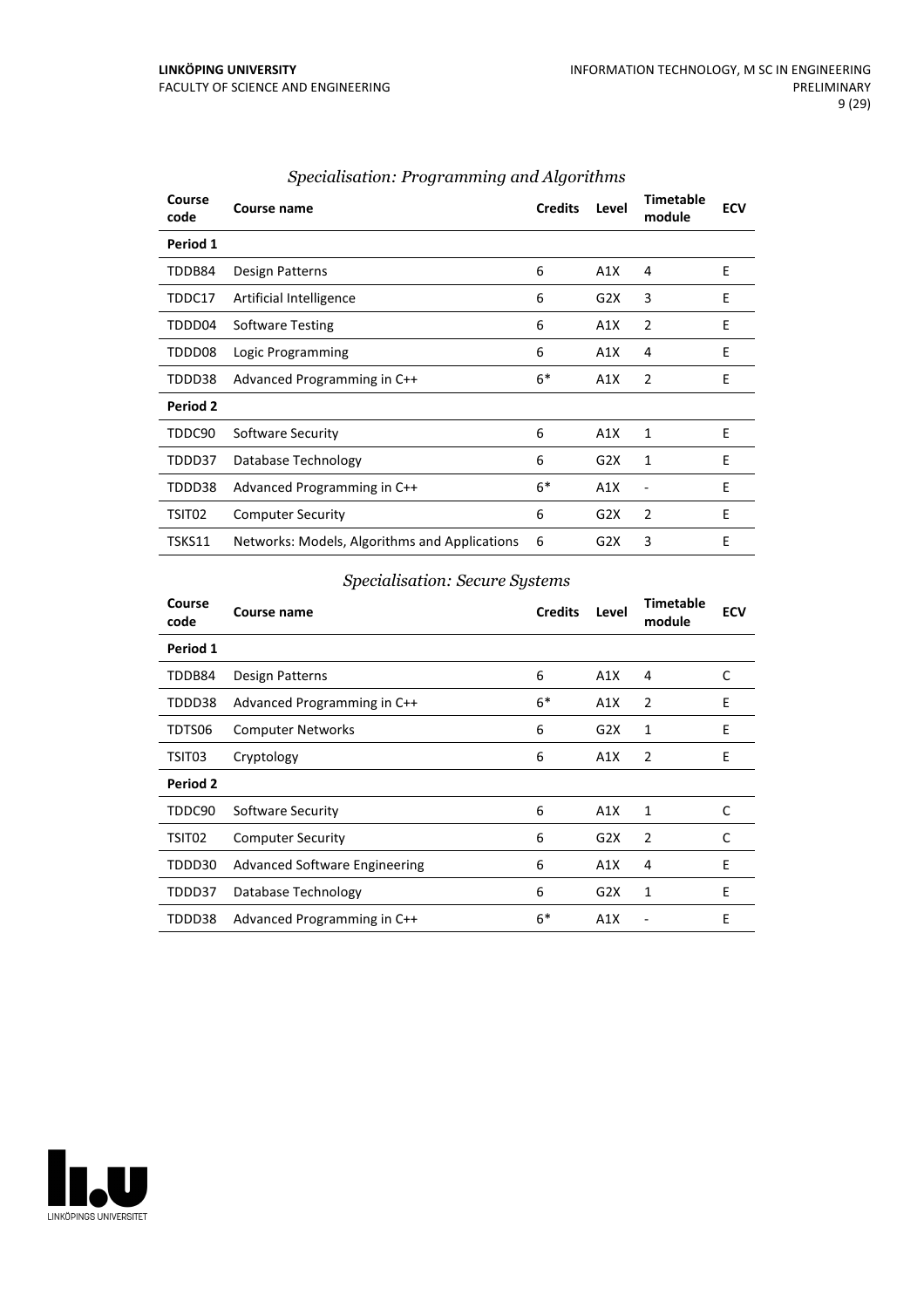| Course<br>code | Course name                             | <b>Credits</b> | Level            | <b>Timetable</b><br>module | <b>ECV</b> |
|----------------|-----------------------------------------|----------------|------------------|----------------------------|------------|
| Period 1       |                                         |                |                  |                            |            |
| TSBB06         | <b>Multidimensional Signal Analysis</b> | $6*$           | A1X              | -2                         |            |
| TSBB08         | Digital Image Processing                | 6              | A1X              | 4                          |            |
| TSDT14         | Signal Theory                           | 6              | A1X              | 1                          |            |
| Period 2       |                                         |                |                  |                            |            |
| TSBB06         | <b>Multidimensional Signal Analysis</b> | $6*$           | A1X              | 3                          |            |
| TSBB09         | Image Sensors                           | 6              | A1X              | 4                          | C          |
| TSRT78         | Digital Signal Processing               | 6              | A <sub>1</sub> X | 2                          |            |

#### *Specialisation: Signal and Image Processing*

#### *Specialisation: System-on-Chip*

| Course<br>code | Course name                        | <b>Credits</b> | Level | <b>Timetable</b><br>module | <b>ECV</b> |
|----------------|------------------------------------|----------------|-------|----------------------------|------------|
| Period 1       |                                    |                |       |                            |            |
| TSTE12         | Design of Digital Systems          | 6              | A1X   | 3                          | C          |
| TSTE86         | <b>Digital Integrated Circuits</b> | 6              | A1X   | $\overline{2}$             | C          |
| TDTS06         | <b>Computer Networks</b>           | 6              | G2X   | 1                          | E          |
| TSKS01         | <b>Digital Communication</b>       | $6*$           | A1X   | 4                          | E          |
| Period 2       |                                    |                |       |                            |            |
| TDTS08         | Advanced Computer Architecture     | 6              | A1X   | 2                          | C          |
| TDDD07         | <b>Real Time Systems</b>           | 6              | A1X   | 4                          | E          |
| TDDD55         | Compilers and Interpreters         | 4              | G2X   | 1                          | E          |
| TFYA39         | Semiconductor Technology           | 6              | A1X   | 3                          | E          |
| TSEK02         | Radio Electronics                  | 6              | A1X   | 3                          | E          |
| TSEK37         | Analog CMOS Integrated Circuits    | 6              | A1X   | 1                          | E          |
| TSKS01         | <b>Digital Communication</b>       | $6*$           | A1X   | 4                          | E          |

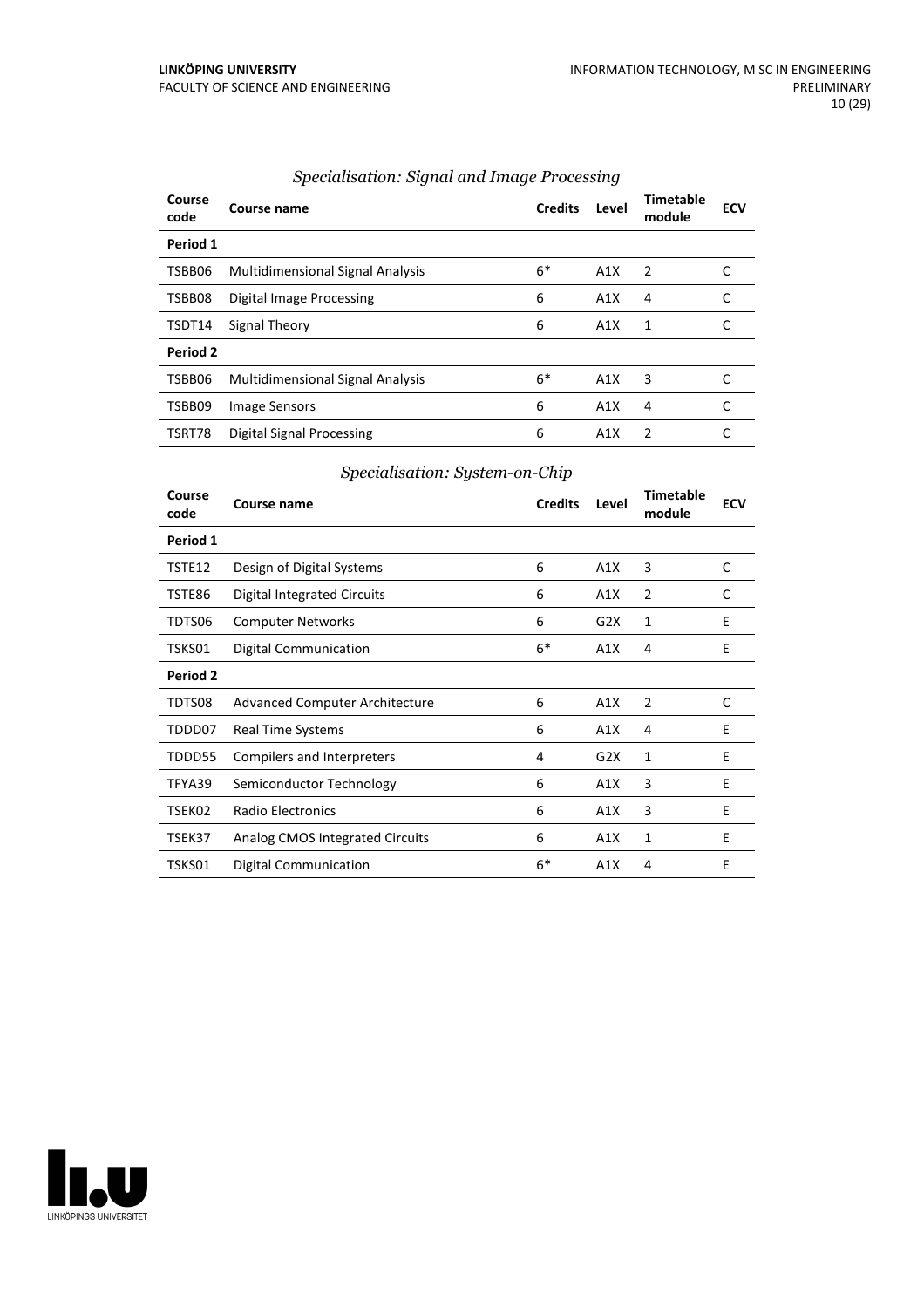| Course<br>code  | Course name                                   | <b>Credits</b> | Level | <b>Timetable</b><br>module | <b>ECV</b> |
|-----------------|-----------------------------------------------|----------------|-------|----------------------------|------------|
| Period 1        |                                               |                |       |                            |            |
| TDDC17          | Artificial Intelligence                       | 6              | G2X   | 3                          | C          |
| TSBB08          | Digital Image Processing                      | 6              | A1X   | 4                          | E          |
| TSKS15          | Detection and Estimation of Signals           | 6              | A1X   | 2                          | Ε          |
| <b>Period 2</b> |                                               |                |       |                            |            |
| TDDD37          | Database Technology                           | 6              | G2X   | 1                          | С          |
| TDDD07          | <b>Real Time Systems</b>                      | 6              | A1X   | 4                          | C/E        |
| TDDD55          | Compilers and Interpreters                    | 4              | G2X   | 1                          | C/E        |
| TSKS11          | Networks: Models, Algorithms and Applications | 6              | G2X   | 3                          | E          |

#### *Specialisation: Systems Technology*

# **Semester 8 (Spring 2018)**

| Course<br>code | Course name                                          | <b>Credits</b> | Level | <b>Timetable</b><br>module | <b>ECV</b> |
|----------------|------------------------------------------------------|----------------|-------|----------------------------|------------|
| Period 1       |                                                      |                |       |                            |            |
| TANA15         | Numerical Linear Algebra                             | 6              | A1X   | $\mathbf{1}$               | E          |
| TATA53         | Linear Algebra, Honours Course                       | $6*$           | G2X   |                            | E          |
| TATA54         | Number Theory                                        | $6*$           | G2X   |                            | E          |
| TATA64         | <b>Graph Theory</b>                                  | $6*$           | A1X   | $\overline{2}$             | E          |
| <b>TBMI01</b>  | <b>Medical Decision Support</b>                      | 6              | A1X   | $\overline{4}$             | E          |
| TBMI03         | <b>Medical Information Models and Ontologies</b>     | 6              | A1X   | 4                          | E          |
| TBMI26         | Neural Networks and Learning Systems                 | 6              | A1X   | $\overline{2}$             | Е          |
| TBMT02         | <b>Medical Imaging</b>                               | 6              | A1X   | 3                          | E          |
| TBMT09         | Physiological Pressures and Flows                    | 6              | A1X   | 1                          | E          |
| TBMT32         | Perspectives on Biomedical Engineering               | $2*$           | G1X   | 3                          | E          |
| TDDA69         | Data and Program Structures                          | $6*$           | G2X   | 3                          | E          |
| TDDD17         | <b>Information Security, Second Course</b>           | $6*$           | A1X   | 4                          | E          |
| TDDD20         | Design and Analysis of Algorithms                    | 6              | A1X   | 3                          | E          |
| TDDD25         | <b>Distributed Systems</b>                           | 6              | A1X   | $\overline{2}$             | E          |
| TDDD38         | Advanced Programming in C++                          | $6*$           | A1X   | $\overline{2}$             | Е          |
| TDDD41         | Data Mining - Clustering and Association<br>Analysis | 6              | A1X   | 3                          | E          |
| TDDD50         | <b>Green Computing</b>                               | 4              | G2X   | 4                          | Е          |

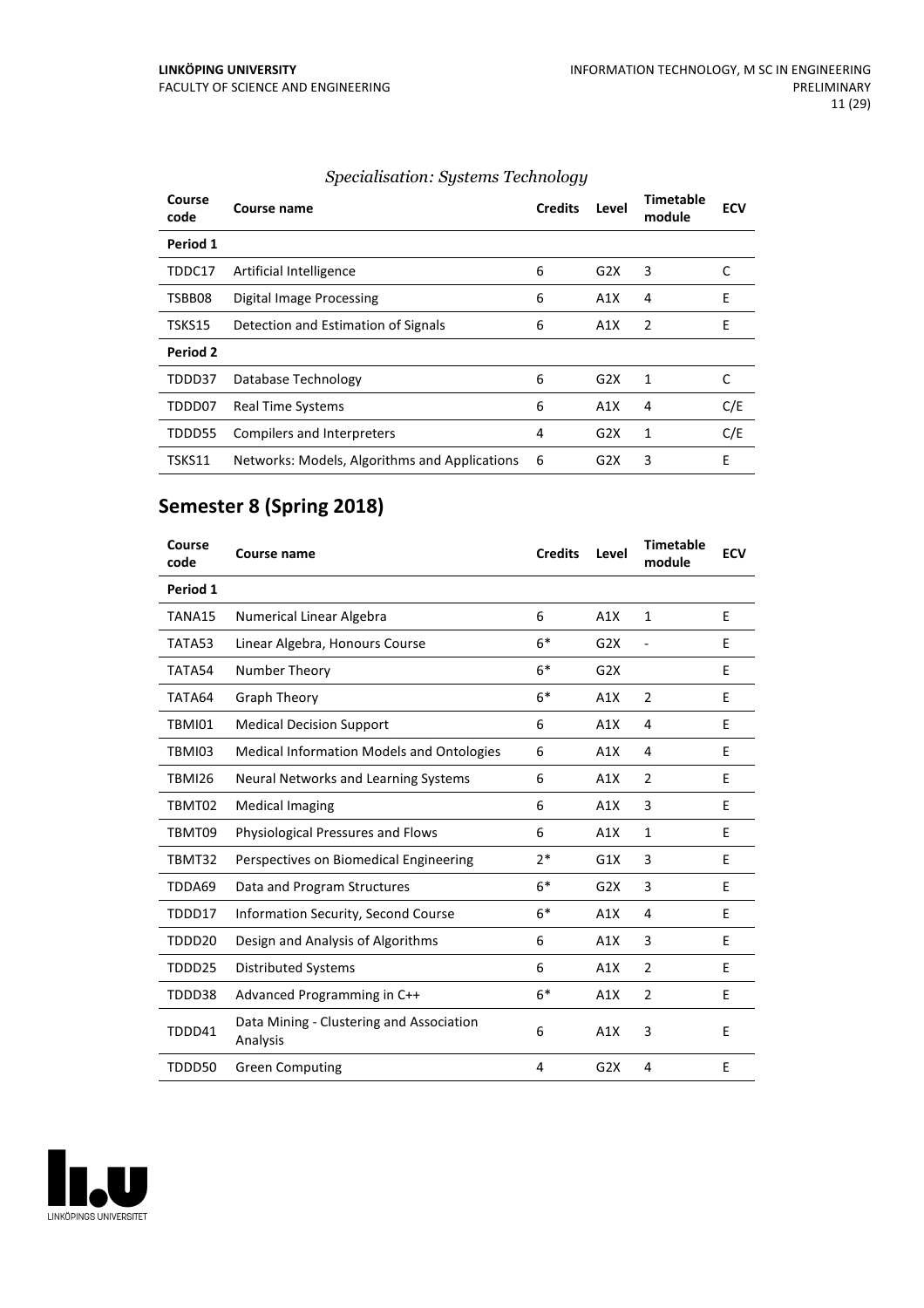| Course<br>code | Course name                                                                    | <b>Credits</b> | Level            | <b>Timetable</b><br>module | <b>ECV</b> |
|----------------|--------------------------------------------------------------------------------|----------------|------------------|----------------------------|------------|
| TDDD57         | Physical Interaction and Game Programming                                      | 6              | A1X              | 1                          | E          |
| TDDD75         | Effect-Driven Development and Human-<br>Centered Design of Interactive Systems | 6              | G2X              | 3                          | E          |
| TDDD76         | Software Engineering Project                                                   | $8*$           | G <sub>2</sub> X | $\overline{2}$             | E          |
| TDDD95         | Algorithmic Problem Solving                                                    | $6*$           | A1X              | 1                          | E          |
| TDDD97         | <b>Web Programming</b>                                                         | 6              | G2X              | 3                          | E          |
| TDDE05         | Al Robotics                                                                    | $6*$           | A1X              | 4                          | Е          |
| TDDE06         | Large-Scale Software Development - Structures<br>and Processes                 | $6*$           | A1X              | 4                          | E          |
| TDDE09         | Natural Language Processing                                                    | 6              | A1X              | 2                          | E          |
| TDTS07         | System Design and Methodology                                                  | 6              | A1X              | 1                          | E          |
| TDTS21         | <b>Advanced Networking</b>                                                     | $6*$           | A1X              | $\mathbf{1}$               | Е          |
| TEIE88         | Computer Law                                                                   | 4              | G1X              | 1                          | E          |
| <b>TEIO20</b>  | <b>Entrepreneurship and New Business</b><br>Development                        | $6*$           | G <sub>2</sub> X | 4                          | E          |
| <b>TEIO61</b>  | Industrial Management                                                          | 6              | G2X              | 1                          | E          |
| TGTU01         | <b>Technology and Ethics</b>                                                   | 6              | G1X              | $\mathbf{1}$               | E          |
| THFR05         | <b>Communicative French</b>                                                    | $6*$           | G1X              | 4                          | E          |
| THSP05         | Spanish                                                                        | $6*$           | G1X              | 4                          | E          |
| THTY05         | German                                                                         | 6*             | G1X              | 4                          | E          |
| TKMJ15         | <b>Environmental Management Strategies</b>                                     | 6              | G1X              | 3                          | E          |
| <b>TNM048</b>  | <b>Information Visualisation</b>                                               | 6              | A1X              | 3                          | Е          |
| <b>TSBB15</b>  | <b>Computer Vision</b>                                                         | $12*$          | A1X              | $\mathbf{1}$               | E          |
| TSBK07         | <b>Computer Graphics</b>                                                       | $6*$           | A1X              | 4                          | E          |
| TSBK08         | Data Compression                                                               | 6              | A1X              | $\overline{2}$             | E          |
| TSEK06         | <b>VLSI Design</b>                                                             | 12*            | A1X              | 4                          | E          |
| TSKS13         | <b>Wireless Communications</b>                                                 | 6              | A1X              | 4                          | E          |
| TSRT07         | <b>Industrial Control Systems</b>                                              | 6              | A1X              | $\overline{2}$             | E          |
| TSRT09         | <b>Control Theory</b>                                                          | 6              | A1X              | 3                          | E.         |
| TSTE08         | Analog and Discrete-Time Integrated Circuits                                   | 6              | A1X              | 3                          | E          |
| Period 2       |                                                                                |                |                  |                            |            |
| TATA53         | Linear Algebra, Honours Course                                                 | $6*$           | G <sub>2</sub> X |                            | E          |
| TATA54         | Number Theory                                                                  | $6*$           | G2X              |                            | E          |

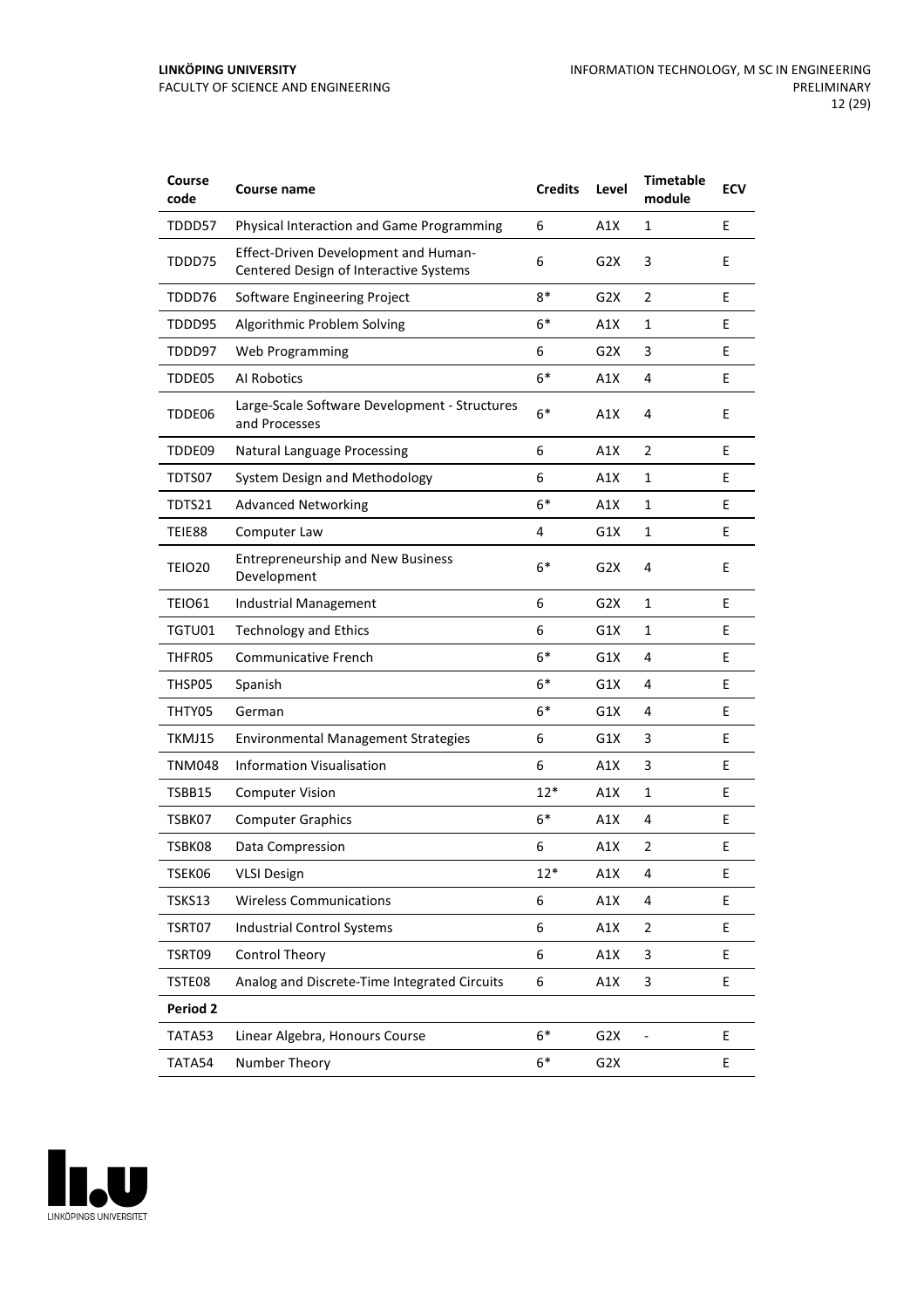| Course<br>code     | <b>Course name</b>                                                                | <b>Credits</b> | Level            | <b>Timetable</b><br>module   | <b>ECV</b> |
|--------------------|-----------------------------------------------------------------------------------|----------------|------------------|------------------------------|------------|
| TATA64             | <b>Graph Theory</b>                                                               | $6*$           | A1X              | 2                            | E          |
| TBME08             | <b>Biomedical Modeling and Simulation</b>                                         | 6              | A1X              | 3                            | Е          |
| TBMT26             | Technology in Intensive Care and Surgery                                          | 6              | A1X              | 1                            | E          |
| TBMT32             | Perspectives on Biomedical Engineering                                            | $2*$           | G1X              | 3                            | E          |
| TDDA69             | Data and Program Structures                                                       | $6*$           | G2X              | 1                            | E          |
| TDDC78             | Programming of Parallel Computers - Methods<br>and Tools                          | 6              | A1X              | 3                            | Е          |
| TDDD05             | <b>Component Based Software</b>                                                   | 6              | A1X              | 1                            | Е          |
| TDDD14             | Formal Languages and Automata Theory                                              | 6              | G2X              | $\overline{2}$               | E          |
| TDDD17             | Information Security, Second Course                                               | $6*$           | A1X              | 4                            | E          |
| TDDD27             | <b>Advanced Web Programming</b>                                                   | 6              | A1X              | 3                            | E          |
| TDDD29             | IT-Project Management                                                             | 6              | A1X              | 3                            | Е          |
| TDDD38             | Advanced Programming in C++                                                       | $6*$           | A1X              | $\qquad \qquad \blacksquare$ | E          |
| TDDD48             | <b>Automated Planning</b>                                                         | 6              | A1X              | 1                            | E          |
| TDDD76             | Software Engineering Project                                                      | 8*             | G2X              | 2                            | E          |
| TDDD95             | Algorithmic Problem Solving                                                       | $6*$           | A1X              | 4                            | E          |
| TDDE05             | Al Robotics                                                                       | $6*$           | A1X              | 4                            | Е          |
| TDDE06             | Large-Scale Software Development - Structures<br>and Processes                    | $6*$           | A1X              | 4                            | E          |
| TDDE07             | <b>Bayesian Learning</b>                                                          | 6              | A1X              | $\overline{2}$               | E          |
| TDDE31             | <b>Big Data Analytics</b>                                                         | 6              | A1X              | 1                            | E          |
| TDDE34             | Software Verification                                                             | 6              | A1X              | $\mathbf{1}$                 | Е          |
| <b>TDEI21</b>      | Strategic Organisational Application of IT -<br>Workflow and Knowledge Management | 6              | A1X              | 4                            | E          |
| <b>TDEI35</b>      | <b>Strategy and Management Control</b>                                            | 6              | A1X              | $\overline{2}$               | E          |
| TDTS21             | <b>Advanced Networking</b>                                                        | 6*             | A1X              | 1                            | E          |
| TEAE13             | Civil and Commercial Law                                                          | 6              | G1X              | $\overline{2}$               | E.         |
| TEIE44             | <b>Intellectual Property Rights</b>                                               | 4              | G1X              | $\mathbf{1}$                 | E          |
| TEIO <sub>20</sub> | <b>Entrepreneurship and New Business</b><br>Development                           | $6*$           | G <sub>2</sub> X | 4                            | E          |
| TFYA19             | <b>Quantum Computers</b>                                                          | 6              | A1X              | 4                            | E          |
| TGTU76             | Philosophy of Science                                                             | 6              | G1X              | 4                            | E          |
| THFR05             | <b>Communicative French</b>                                                       | $6*$           | G1X              | 4                            | E          |

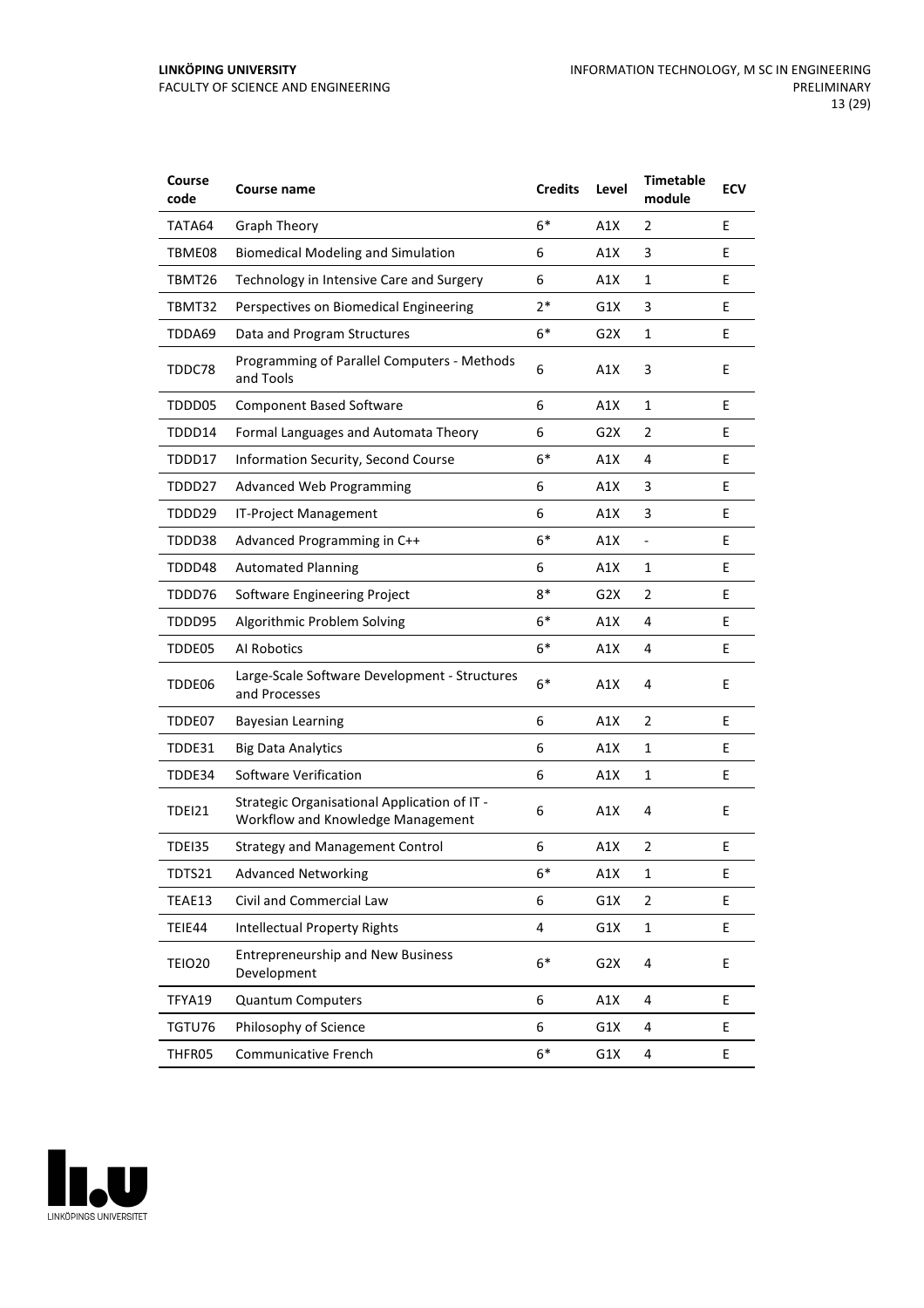| Course<br>code | <b>Course name</b>                       | <b>Credits</b> | Level | <b>Timetable</b><br>module | <b>ECV</b> |
|----------------|------------------------------------------|----------------|-------|----------------------------|------------|
| THSP05         | Spanish                                  | $6*$           | G1X   | 4                          | E          |
| THTY05         | German                                   | $6*$           | G1X   | 4                          | E          |
| TNM079         | <b>Modelling and Animation</b>           | 6              | A1X   | $\overline{2}$             | E          |
| TSBB15         | <b>Computer Vision</b>                   | $12*$          | A1X   | 3                          | E          |
| TSBK02         | Image and Audio Coding                   | 6              | A1X   | 4                          | E          |
| TSBK07         | <b>Computer Graphics</b>                 | $6*$           | A1X   | 1                          | E          |
| TSEK06         | <b>VLSI Design</b>                       | $12*$          | A1X   | 4                          | E          |
| TSFS06         | Diagnosis and Supervision                | 6              | A1X   | 1                          | E          |
| TSKS14         | <b>Multiple Antenna Communications</b>   | 6              | A1X   | 2                          | E          |
| TSRT14         | <b>Sensor Fusion</b>                     | 6              | A1X   | $\overline{2}$             | E          |
| TSTE06         | <b>Digital Filters</b>                   | 6              | A1X   | 3                          | E          |
| TSTE87         | Application-Specific Integrated Circuits | 6              | A1X   | 2                          | E          |

#### *Specialisation: AI and Machine Learning*

| Course<br>code | <b>Course name</b>                                   | <b>Credits</b> | Level | <b>Timetable</b><br>module | <b>ECV</b> |
|----------------|------------------------------------------------------|----------------|-------|----------------------------|------------|
| Period 1       |                                                      |                |       |                            |            |
| <b>TBMI26</b>  | Neural Networks and Learning Systems                 | 6              | A1X   | $\overline{2}$             | E          |
| TDDD20         | Design and Analysis of Algorithms                    | 6              | A1X   | 3                          | E          |
| TDDD41         | Data Mining - Clustering and Association<br>Analysis | 6              | A1X   | 3                          | E          |
| TDDD95         | Algorithmic Problem Solving                          | $6*$           | A1X   | $\mathbf{1}$               | E          |
| TDDE05         | Al Robotics                                          | $6*$           | A1X   | 4                          | Ε          |
| TDDE09         | <b>Natural Language Processing</b>                   | 6              | A1X   | $\overline{2}$             | E          |
| TSRT07         | <b>Industrial Control Systems</b>                    | 6              | A1X   | $\overline{2}$             | E          |
| Period 2       |                                                      |                |       |                            |            |
| TDDD48         | <b>Automated Planning</b>                            | 6              | A1X   | $\mathbf{1}$               | E          |
| TDDD95         | Algorithmic Problem Solving                          | $6*$           | A1X   | 4                          | E          |
| TDDE05         | Al Robotics                                          | $6*$           | A1X   | 4                          | E          |
| TDDE07         | <b>Bayesian Learning</b>                             | 6              | A1X   | 2                          | E          |
| TDDE31         | <b>Big Data Analytics</b>                            | 6              | A1X   | $\mathbf{1}$               | E          |
| TSFS06         | Diagnosis and Supervision                            | 6              | A1X   | $\mathbf{1}$               | E          |
| TSRT14         | Sensor Fusion                                        | 6              | A1X   | $\overline{2}$             | E          |

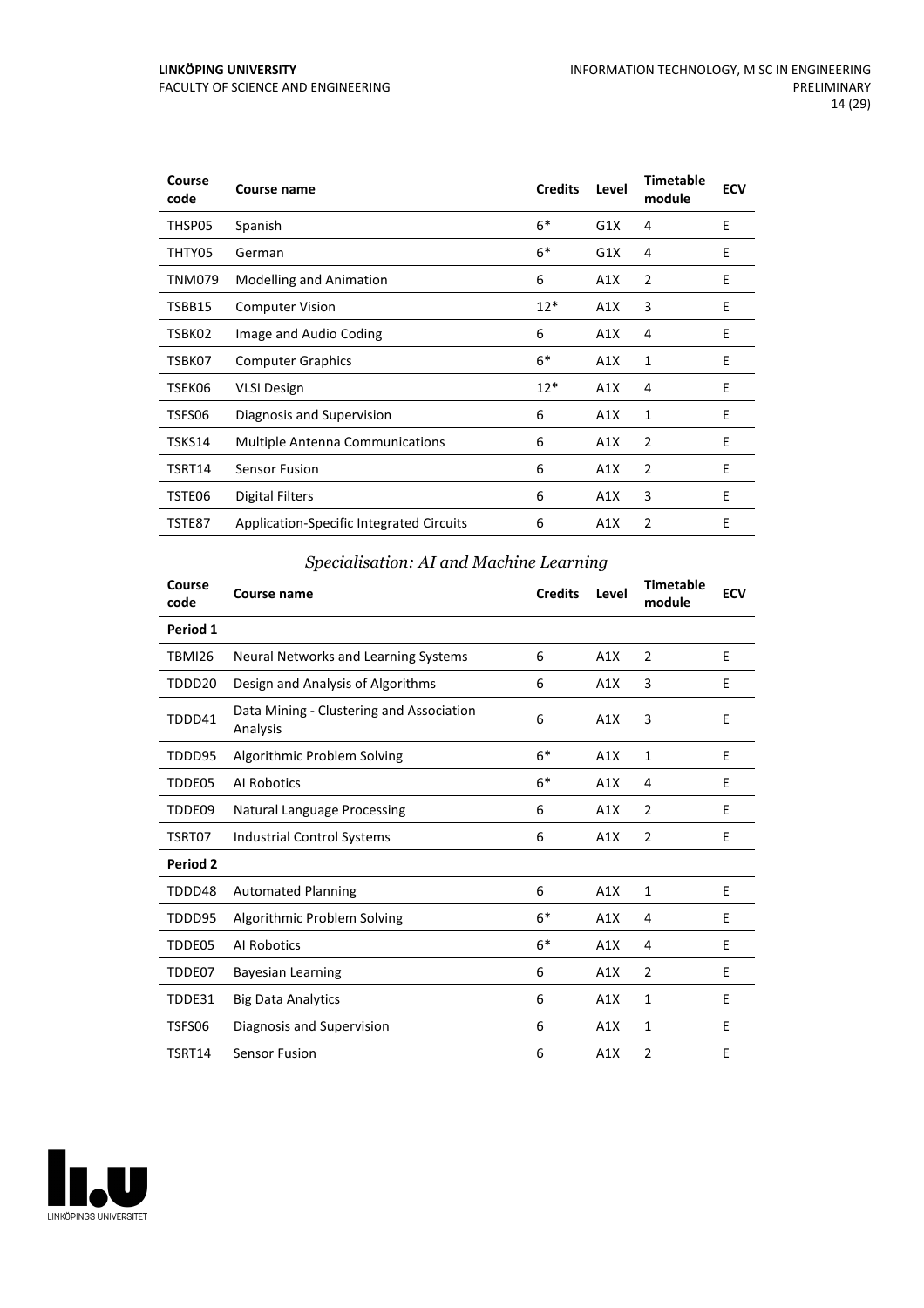| Course<br>code | Course name                            | <b>Credits</b> | Level | Timetable<br>module | <b>ECV</b> |
|----------------|----------------------------------------|----------------|-------|---------------------|------------|
| Period 1       |                                        |                |       |                     |            |
| TDTS21         | <b>Advanced Networking</b>             | $6*$           | A1X   | 1                   | Ε          |
| TSBK08         | Data Compression                       | 6              | A1X   | 2                   | E          |
| TSEK38         | Radio Frequency Transceiver Design     | 6              | A1X   | 2                   | E          |
| TSKS13         | <b>Wireless Communications</b>         | 6              | A1X   | 4                   | E          |
| Period 2       |                                        |                |       |                     |            |
| TDTS21         | <b>Advanced Networking</b>             | $6*$           | A1X   | 1                   | E          |
| TFYA19         | <b>Quantum Computers</b>               | 6              | A1X   | 4                   | E          |
| TSBK02         | Image and Audio Coding                 | 6              | A1X   | 4                   | E          |
| TSKS14         | <b>Multiple Antenna Communications</b> | 6              | A1X   | $\mathfrak{p}$      | E          |

#### *Specialisation: Communication*

#### **Course code Course name Credits Level Timetable module ECV Period 1** TDDD57 Physical Interaction and Game Programming 6 A1X 1 C TSBK07 Computer Graphics 6\* A1X 4 C TBMI26 Neural Networks and Learning Systems 6 A1X 2 E **Period 2** TSBK07 Computer Graphics 6\* A1X 1 TNM079 Modelling and Animation **6** A1X 2 E

#### *Specialisation: Computer Games Programming*

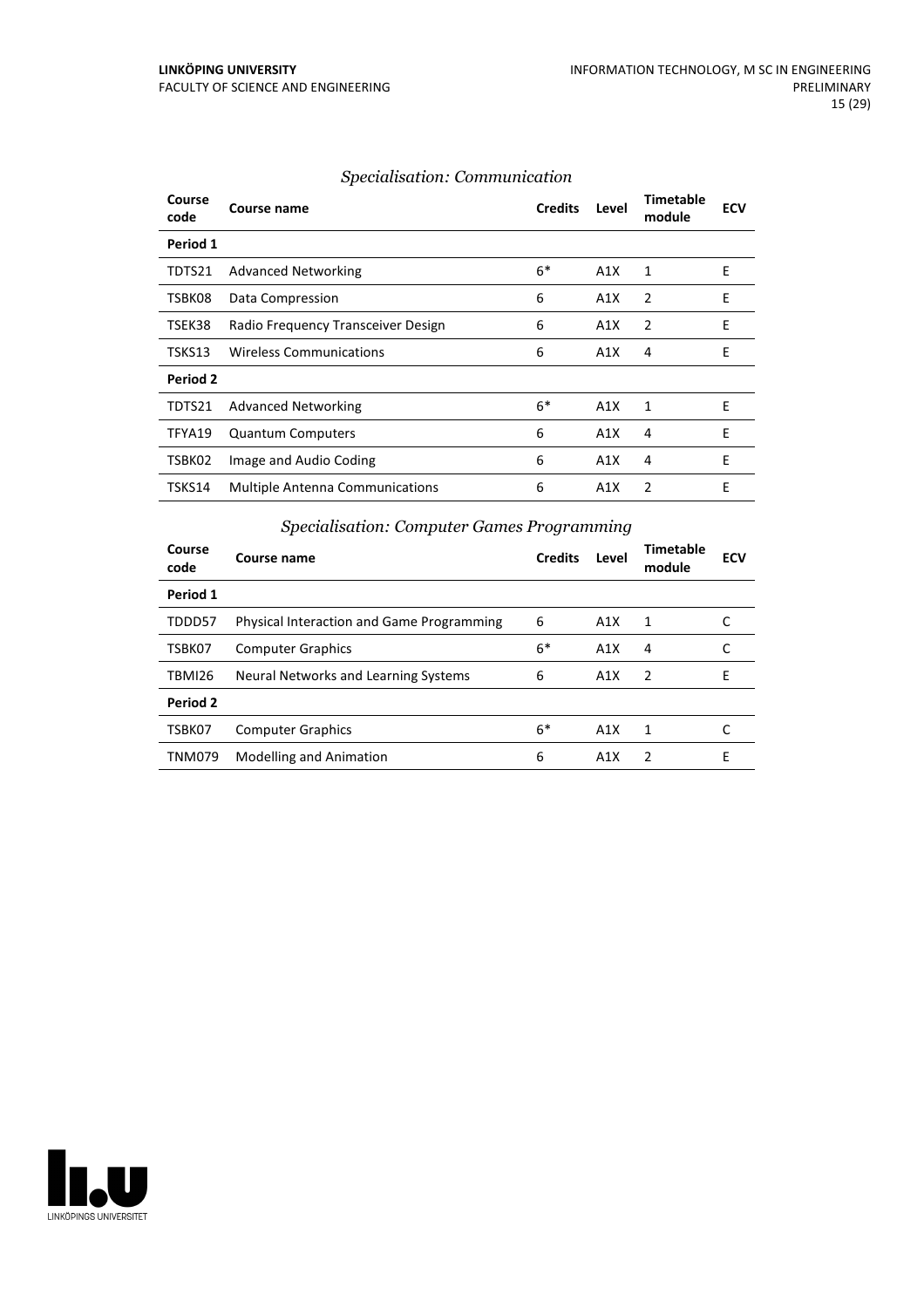| Course<br>code | Course name                                              | <b>Credits</b> | Level | <b>Timetable</b><br>module | <b>ECV</b> |
|----------------|----------------------------------------------------------|----------------|-------|----------------------------|------------|
| Period 1       |                                                          |                |       |                            |            |
| TDDA69         | Data and Program Structures                              | $6*$           | G2X   | 3                          | E          |
| TDDD25         | <b>Distributed Systems</b>                               | 6              | A1X   | $\overline{2}$             | E          |
| TDDD38         | Advanced Programming in C++                              | $6*$           | A1X   | 2                          | E          |
| TDDD97         | Web Programming                                          | 6              | G2X   | 3                          | E          |
| TDTS07         | System Design and Methodology                            | 6              | A1X   | 1                          | E          |
| TDTS21         | <b>Advanced Networking</b>                               | $6*$           | A1X   | $\mathbf{1}$               | F          |
| Period 2       |                                                          |                |       |                            |            |
| TDDA69         | Data and Program Structures                              | $6*$           | G2X   | 1                          | E          |
| TDDC78         | Programming of Parallel Computers - Methods<br>and Tools | 6              | A1X   | 3                          | E          |
| TDDD05         | <b>Component Based Software</b>                          | 6              | A1X   | $\mathbf{1}$               | E          |
| TDDD14         | Formal Languages and Automata Theory                     | 6              | G2X   | $\overline{2}$             | E          |
| TDDD27         | <b>Advanced Web Programming</b>                          | 6              | A1X   | 3                          | E          |
| TDDD38         | Advanced Programming in C++                              | $6*$           | A1X   | $\overline{\phantom{a}}$   | E          |
| TDDE34         | Software Verification                                    | 6              | A1X   | 1                          | E          |
| TDTS21         | <b>Advanced Networking</b>                               | $6*$           | A1X   | 1                          | E          |

#### *Specialisation: Computer Systems Architecture*

#### *Specialisation: Electronics*

| Course<br>code | Course name                                     | <b>Credits</b> | Level | <b>Timetable</b><br>module | <b>ECV</b> |
|----------------|-------------------------------------------------|----------------|-------|----------------------------|------------|
| Period 1       |                                                 |                |       |                            |            |
| TSTE08         | Analog and Discrete-Time Integrated Circuits    | 6              | A1X   | 3                          | C          |
| TSEK06         | <b>VLSI Design</b>                              | $12*$          | A1X   | 4                          | E          |
| TSEK38         | Radio Frequency Transceiver Design              | 6              | A1X   | 2                          | E          |
| TSTE14         | <b>Analog Filters</b>                           | 6              | A1X   | 2                          | E          |
| TSTE93         | <b>Analog Circuits</b>                          | $6*$           | G2X   | 1                          | E          |
| Period 2       |                                                 |                |       |                            |            |
| TSTE87         | <b>Application-Specific Integrated Circuits</b> | 6              | A1X   | 2                          | C          |
| TSEK06         | <b>VLSI Design</b>                              | $12*$          | A1X   | 4                          | E          |
| TSTE06         | <b>Digital Filters</b>                          | 6              | A1X   | 3                          | E          |
| TSTE93         | <b>Analog Circuits</b>                          | $6*$           | G2X   | 1                          | E          |

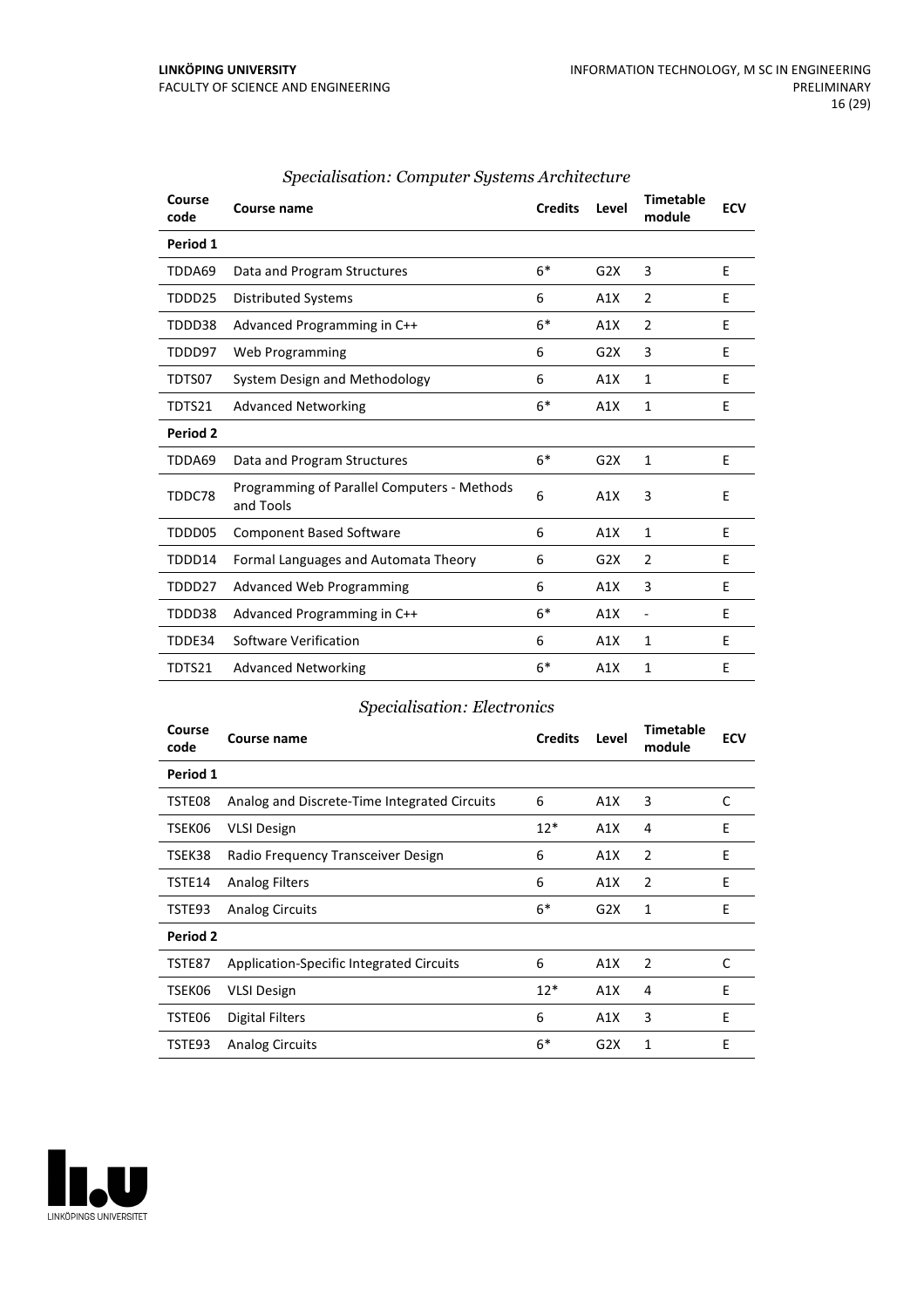| Course<br>code | Course name                                                    | <b>Credits</b> | Level | Timetable<br>module | <b>ECV</b> |
|----------------|----------------------------------------------------------------|----------------|-------|---------------------|------------|
| Period 1       |                                                                |                |       |                     |            |
| TDDE06         | Large-Scale Software Development - Structures<br>and Processes | $6*$           | A1X   | 4                   | E          |
| Period 2       |                                                                |                |       |                     |            |
| TDDD05         | <b>Component Based Software</b>                                | 6              | A1X   | 1                   | F          |
| TDDE06         | Large-Scale Software Development - Structures<br>and Processes | $6*$           | A1X   | 4                   | E          |
| TDDF34         | Software Verification                                          | 6              | A1X   | 1                   | F          |

#### *Specialisation: Large Scale Software Engineering*

#### *Specialisation: Medical Informatics*

| Course<br>code | Course name                                      | <b>Credits</b> | Level            | <b>Timetable</b><br>module | <b>ECV</b> |
|----------------|--------------------------------------------------|----------------|------------------|----------------------------|------------|
| Period 1       |                                                  |                |                  |                            |            |
| TBMI01         | <b>Medical Decision Support</b>                  | 6              | A1X              | 4                          | F          |
| TBMI03         | <b>Medical Information Models and Ontologies</b> | 6              | A1X              | 4                          | E          |
| TBMI26         | Neural Networks and Learning Systems             | 6              | A1X              | 2                          | E          |
| TDDD17         | Information Security, Second Course              | $6*$           | A1X              | 4                          | E          |
| Period 2       |                                                  |                |                  |                            |            |
| TBMT26         | Technology in Intensive Care and Surgery         | 6              | A1X              | 1                          | E          |
| TDDD17         | Information Security, Second Course              | $6*$           | A1X              | 4                          | E          |
| TDDE31         | <b>Big Data Analytics</b>                        | 6              | A <sub>1</sub> X | 1                          | Е          |

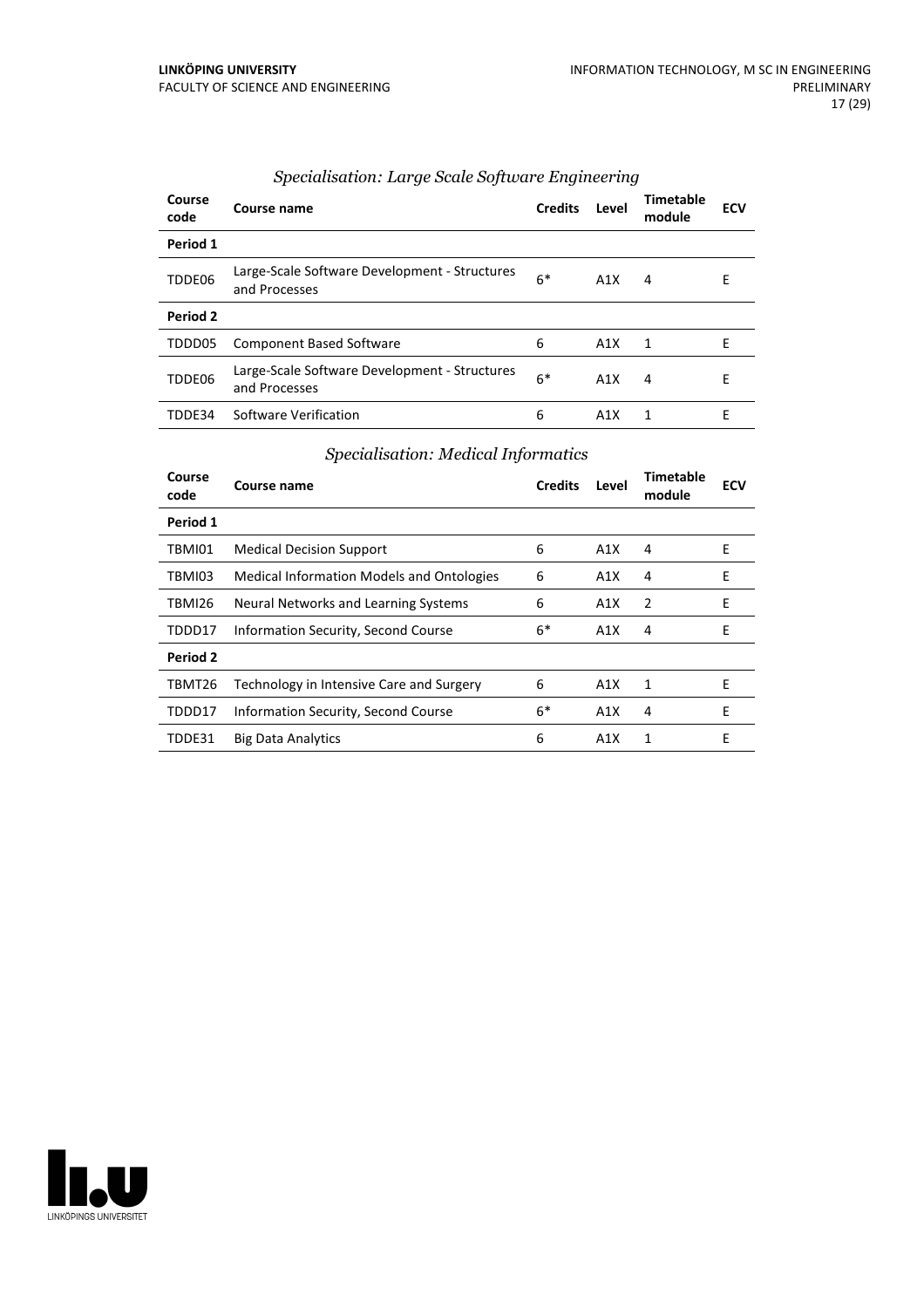| Course<br>code | Course name                                              | <b>Credits</b> | Level | <b>Timetable</b><br>module | <b>ECV</b> |
|----------------|----------------------------------------------------------|----------------|-------|----------------------------|------------|
| Period 1       |                                                          |                |       |                            |            |
| TDDA69         | Data and Program Structures                              | $6*$           | G2X   | 3                          | E          |
| TDDD20         | Design and Analysis of Algorithms                        | 6              | A1X   | 3                          | E          |
| TDDD38         | Advanced Programming in C++                              | $6*$           | A1X   | $\overline{2}$             | E          |
| TDDD41         | Data Mining - Clustering and Association<br>Analysis     | 6              | A1X   | 3                          | E          |
| TDDD95         | Algorithmic Problem Solving                              | $6*$           | A1X   | $\mathbf{1}$               | E          |
| TDDE09         | <b>Natural Language Processing</b>                       | 6              | A1X   | $\overline{2}$             | E          |
| Period 2       |                                                          |                |       |                            |            |
| TDDA69         | Data and Program Structures                              | $6*$           | G2X   | $\mathbf{1}$               | E          |
| TDDC78         | Programming of Parallel Computers - Methods<br>and Tools | 6              | A1X   | 3                          | E          |
| TDDD05         | <b>Component Based Software</b>                          | 6              | A1X   | 1                          | E          |
| TDDD14         | Formal Languages and Automata Theory                     | 6              | G2X   | $\overline{2}$             | E          |
| TDDD38         | Advanced Programming in C++                              | $6*$           | A1X   | ٠                          | E          |
| TDDD95         | Algorithmic Problem Solving                              | $6*$           | A1X   | 4                          | E          |
| TDDE34         | Software Verification                                    | 6              | A1X   | 1                          | E          |

#### *Specialisation: Programming and Algorithms*

#### *Specialisation: Secure Systems*

| Course<br>code | Course name                         | <b>Credits</b> | Level | Timetable<br>module | <b>ECV</b> |
|----------------|-------------------------------------|----------------|-------|---------------------|------------|
| Period 1       |                                     |                |       |                     |            |
| TDDD17         | Information Security, Second Course | $6*$           | A1X   | 4                   | C          |
| TDDD38         | Advanced Programming in C++         | $6*$           | A1X   | 2                   | E          |
| TDDD97         | Web Programming                     | 6              | G2X   | 3                   | E          |
| TDTS21         | <b>Advanced Networking</b>          | $6*$           | A1X   | 1                   | E          |
| Period 2       |                                     |                |       |                     |            |
| TDDD17         | Information Security, Second Course | $6*$           | A1X   | 4                   | C          |
| TDDD27         | Advanced Web Programming            | 6              | A1X   | 3                   | E          |
| TDDD38         | Advanced Programming in C++         | $6*$           | A1X   |                     | E          |
| TDTS21         | <b>Advanced Networking</b>          | $6*$           | A1X   | 1                   | E          |

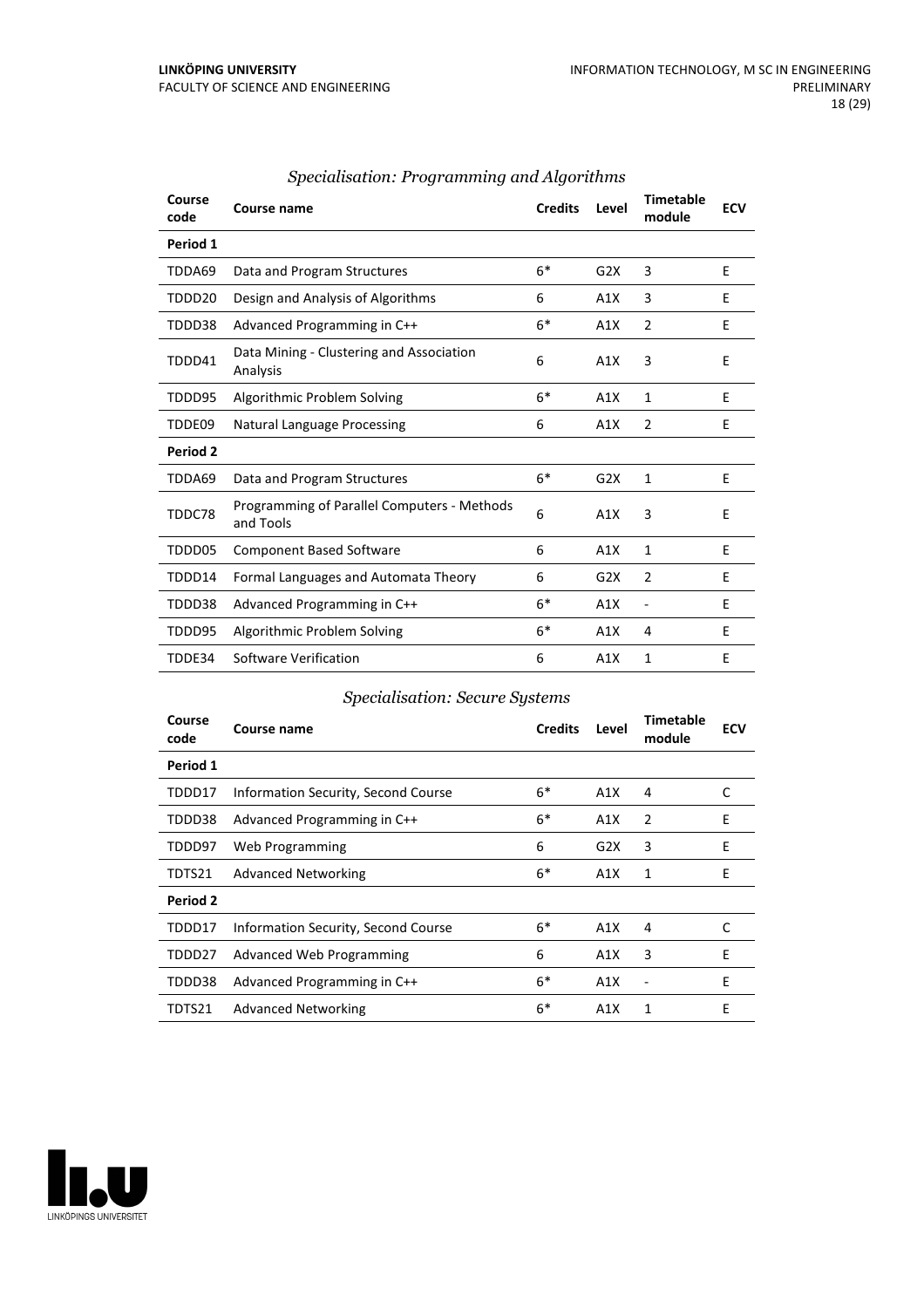| Course<br>code | Course name                          | <b>Credits</b> | Level | <b>Timetable</b><br>module | <b>ECV</b> |
|----------------|--------------------------------------|----------------|-------|----------------------------|------------|
| Period 1       |                                      |                |       |                            |            |
| TBMI26         | Neural Networks and Learning Systems | 6              | A1X   | 2                          | E          |
| TBMT02         | <b>Medical Imaging</b>               | 6              | A1X   | 3                          | E          |
| <b>TNM048</b>  | Information Visualisation            | 6              | A1X   | 3                          | E          |
| TSBB15         | <b>Computer Vision</b>               | $12*$          | A1X   | 1                          | E          |
| TSBK07         | <b>Computer Graphics</b>             | $6*$           | A1X   | 4                          | E          |
| TSBK08         | Data Compression                     | 6              | A1X   | $\overline{2}$             | E          |
| Period 2       |                                      |                |       |                            |            |
| TSBB15         | <b>Computer Vision</b>               | $12*$          | A1X   | 3                          | E          |
| TSBK02         | Image and Audio Coding               | 6              | A1X   | 4                          | E          |
| TSBK07         | <b>Computer Graphics</b>             | $6*$           | A1X   | 1                          | E          |
| TSRT14         | <b>Sensor Fusion</b>                 | 6              | A1X   | 2                          | E          |

#### *Specialisation: Signal and Image Processing*

#### *Specialisation: System-on-Chip*

| Course<br>code | Course name                                  | <b>Credits</b> | Level | Timetable<br>module | <b>ECV</b> |
|----------------|----------------------------------------------|----------------|-------|---------------------|------------|
| Period 1       |                                              |                |       |                     |            |
| TDTS07         | System Design and Methodology                | 6              | A1X   | 1                   |            |
| TSEK06         | <b>VLSI Design</b>                           | $12*$          | A1X   | 4                   | E          |
| TSTE08         | Analog and Discrete-Time Integrated Circuits | 6              | A1X   | 3                   | E          |
| Period 2       |                                              |                |       |                     |            |
| TEIE44         | Intellectual Property Rights                 | 4              | G1X   | 1                   | E          |
| TSEK06         | <b>VLSI Design</b>                           | $12*$          | A1X   | 4                   | F          |
| TSTE06         | Digital Filters                              | 6              | A1X   | 3                   | E          |
| TSTE87         | Application-Specific Integrated Circuits     | 6              | A1X   | 2                   | E          |

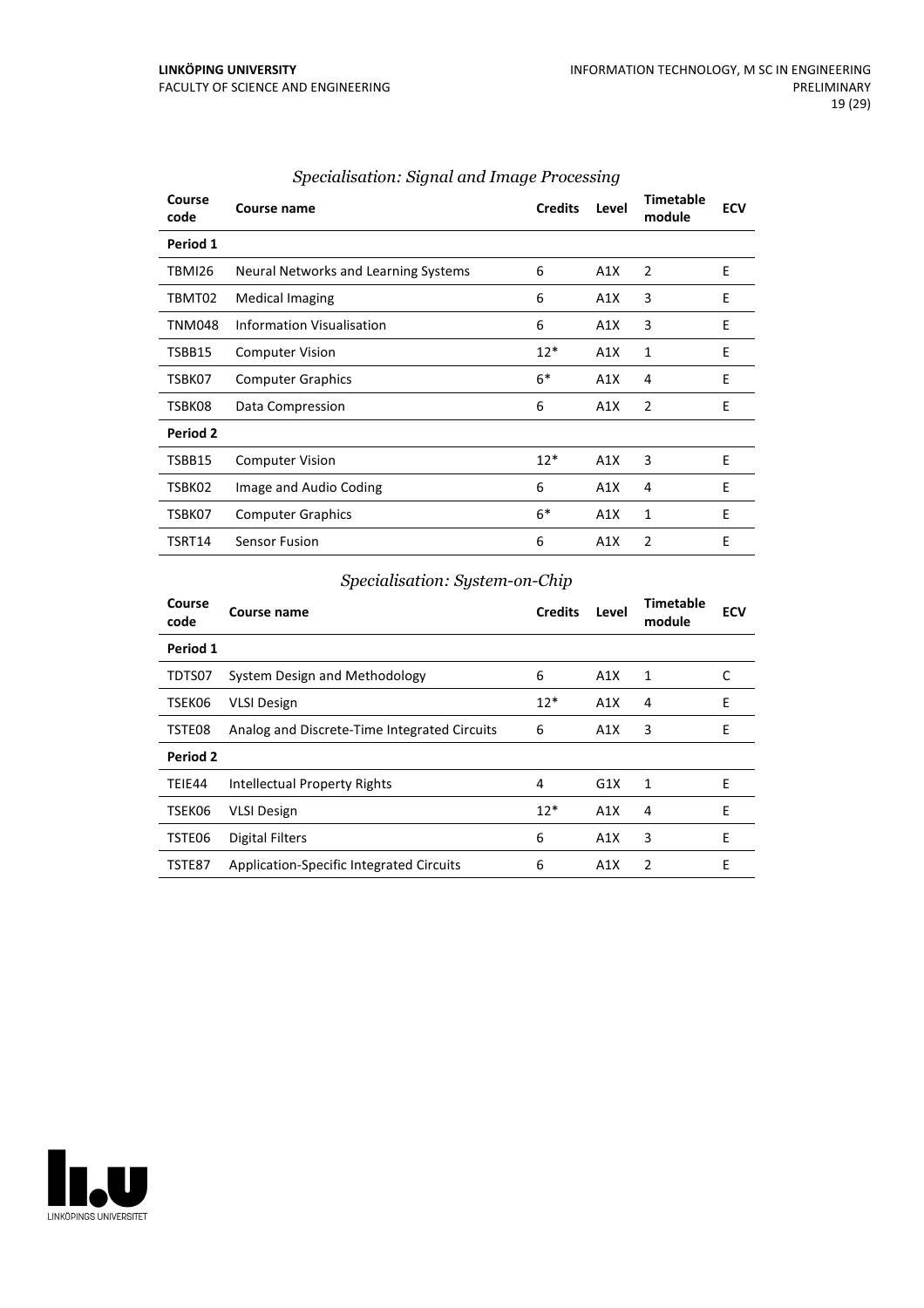| Course<br>code | Course name                          | <b>Credits</b> | Level | <b>Timetable</b><br>module | <b>ECV</b> |
|----------------|--------------------------------------|----------------|-------|----------------------------|------------|
| Period 1       |                                      |                |       |                            |            |
| TDTS07         | System Design and Methodology        | 6              | A1X   | 1                          | C          |
| TDDD25         | <b>Distributed Systems</b>           | 6              | A1X   | $\overline{2}$             | C/E        |
| TSBK08         | Data Compression                     | 6              | A1X   | $\overline{2}$             | C/E        |
| TSRT07         | <b>Industrial Control Systems</b>    | 6              | A1X   | $\overline{2}$             | C/E        |
| TBMI26         | Neural Networks and Learning Systems | 6              | A1X   | $\overline{2}$             | E          |
| Period 2       |                                      |                |       |                            |            |
| TDDD05         | <b>Component Based Software</b>      | 6              | A1X   | 1                          | C/E        |
| TSFS06         | Diagnosis and Supervision            | 6              | A1X   | 1                          | C/E        |

#### *Specialisation: Systems Technology*

## **Semester 9 (Autumn 2018)**

| Course<br>code | Course name                                                                | <b>Credits</b> | Level | <b>Timetable</b><br>module | <b>ECV</b> |
|----------------|----------------------------------------------------------------------------|----------------|-------|----------------------------|------------|
| Period 1       |                                                                            |                |       |                            |            |
| TANA21         | <b>Scientific Computing</b>                                                | 6              | G1X   | 3                          | C/E        |
| TBMT14         | <b>Biomedical Engineering - Project Course</b>                             | $12*$          | A1X   | 4                          | E          |
| TBMT36         | <b>Biomedical Optics</b>                                                   | 6              | A1X   | $\mathbf{1}$               | E          |
| TDDD43         | Advanced Data Models and Databases                                         | $6*$           | A1X   | $\overline{2}$             | E          |
| TDDE14         | Large-Scale Software Development:<br><b>Contributions and Evolution</b>    | $6*$           | A1X   | 4                          | F          |
| TDDE15         | <b>Advanced Machine Learning</b>                                           | 6              | A1X   | $\mathbf{1}$               | E          |
| TDDE19         | Advanced Project Course - AI and Machine<br>Learning                       | $6*$           | A1X   | 4                          | E          |
| TDDE20         | Advanced Project Course - Game, App and<br>Web Development                 | $6*$           | A1X   | 4                          | E          |
| TDDE21         | Advanced Project Course: Secure Distributed<br>and Embedded Systems        | $6*$           | A1X   | 4                          | E          |
| <b>TDEI13</b>  | <b>Enterprise Resource Planning Systems: Process</b><br>and Implementation | 6              | A1X   | $\overline{2}$             | E          |
| TNCG15         | Advanced Global Illumination and Rendering                                 | 6              | A1X   | 4                          | E          |
| <b>TNM067</b>  | Scientific Visualization                                                   | 6              | A1X   | 3                          | E          |
| TNM095         | Artificial Intelligence for Interactive Media                              | 6              | A1X   | 2                          | E          |
| TSBB11         | Images and Graphics, Project Course CDIO                                   | $12*$          | A1X   | 4                          | E          |
|                |                                                                            |                |       |                            |            |

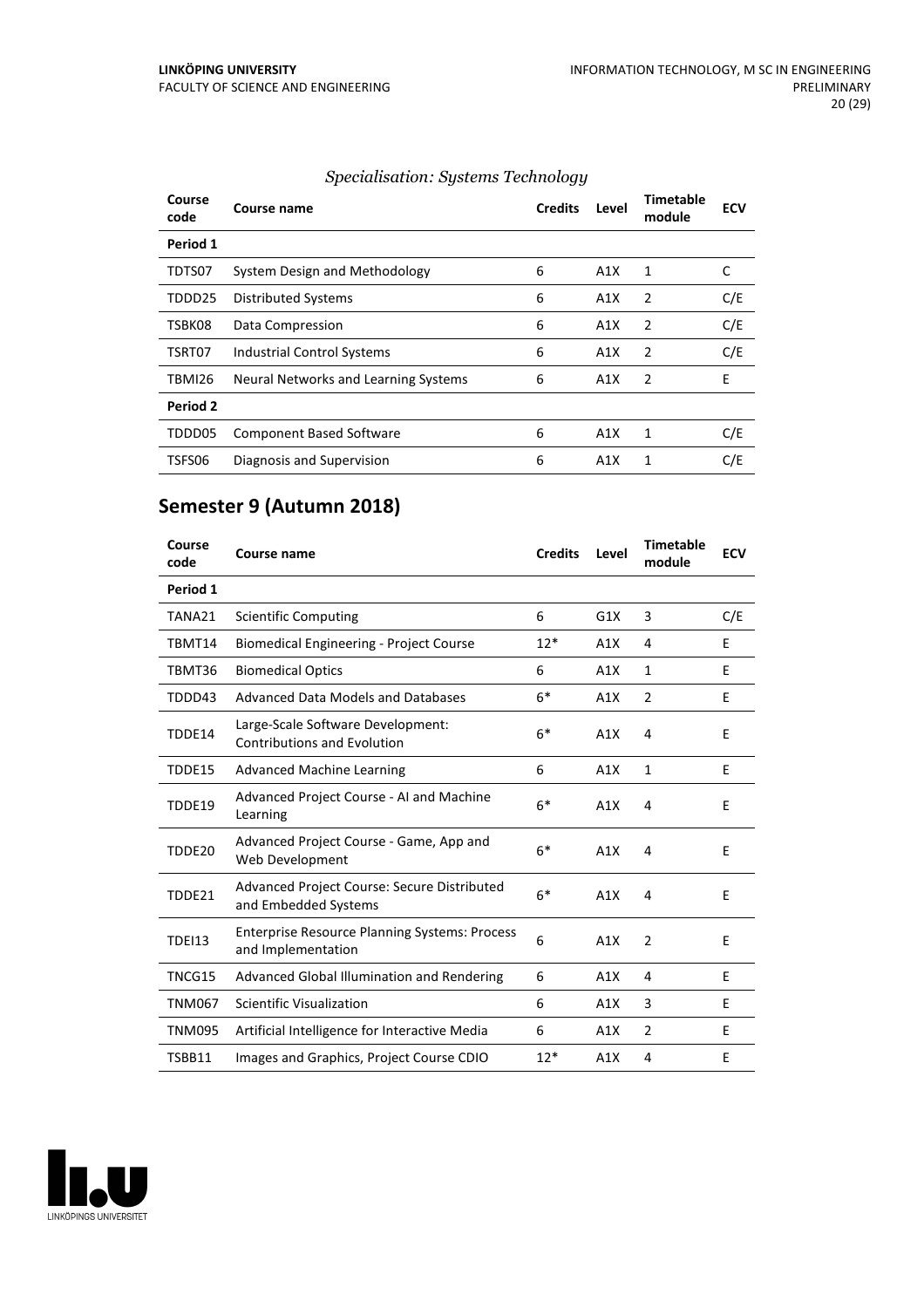| Course<br>code | Course name                                                             | <b>Credits</b> | Level | <b>Timetable</b><br>module   | <b>ECV</b> |
|----------------|-------------------------------------------------------------------------|----------------|-------|------------------------------|------------|
| TSBB17         | Visual Object Recognition and Detection                                 | 6              | A1X   | 2                            | E          |
| TSBK03         | <b>Advanced Game Programming</b>                                        | $6*$           | A1X   | $\mathbf{1}$                 | Е          |
| TSEA26         | Design of Embedded DSP Processor                                        | 6              | A1X   | 1                            | E          |
| TSEA84         | Digital Design Project                                                  | $6*$           | A1X   | 3                            | E          |
| TSEK03         | Radio Frequency Integrated Circuits                                     | 6              | A1X   | $\overline{2}$               | E          |
| TSEK11         | Evaluation of an Integrated Circuit                                     | 2              | A1X   | 4                            | E          |
| TSIN01         | <b>Information Networks</b>                                             | 6              | A1X   | 3                            | E          |
| TSKS12         | Modern Channel Coding, Inference and<br>Learning                        | 6              | A1X   | $\mathbf{1}$                 | E          |
| TSRT10         | Automatic Control - Project Course                                      | $12*$          | A1X   | 4                            | E          |
| TSTE17         | System Design                                                           | $12*$          | A1X   | 4                            | E          |
| Period 2       |                                                                         |                |       |                              |            |
| TDDD89         | <b>Scientific Method</b>                                                | 6              | A1X   | 3                            | C          |
| TANA09         | Numerical Algorithms in Computer Science                                | 4              | G2X   | 1                            | C/E        |
| TAOP61         | <b>Optimization of Realistic Complex Systems</b>                        | 6              | A1X   | 3                            | E          |
| TBMT14         | <b>Biomedical Engineering - Project Course</b>                          | $12*$          | A1X   | 4                            | E          |
| TDDB44         | <b>Compiler Construction</b>                                            | 6              | A1X   | $\mathbf{1}$                 | E          |
| TDDD30         | <b>Advanced Software Engineering</b>                                    | 6              | A1X   | 4                            | E          |
| TDDD43         | Advanced Data Models and Databases                                      | $6*$           | A1X   | $\overline{2}$               | E          |
| TDDD56         | Multicore and GPU Programming                                           | 6              | A1X   | $\overline{2}$               | E          |
| TDDE13         | Multi Agent Systems                                                     | 6              | A1X   | $\mathbf{1}$                 | E          |
| TDDE14         | Large-Scale Software Development:<br><b>Contributions and Evolution</b> | $6*$           | A1X   | 4                            | E          |
| TDDE16         | <b>Text Mining</b>                                                      | 6              | A1X   | 2                            | E          |
| TDDE19         | Advanced Project Course - AI and Machine<br>Learning                    | $6*$           | A1X   | 4                            | Ε          |
| TDDE20         | Advanced Project Course - Game, App and<br>Web Development              | $6*$           | A1X   | 4                            | E          |
| TDDE21         | Advanced Project Course: Secure Distributed<br>and Embedded Systems     | $6*$           | A1X   | 4                            | E          |
| <b>TNM086</b>  | <b>Virtual Reality Techniques</b>                                       | 6              | A1X   | $\overline{2}$               | E          |
| TSBB11         | Images and Graphics, Project Course CDIO                                | $12*$          | A1X   | 4                            | E          |
| TSBK03         | <b>Advanced Game Programming</b>                                        | $6*$           | A1X   | $\qquad \qquad \blacksquare$ | E          |
| TSEA44         | Computer Hardware - a System on Chip                                    | 6              | A1X   | $\mathbf{1}$                 | E          |

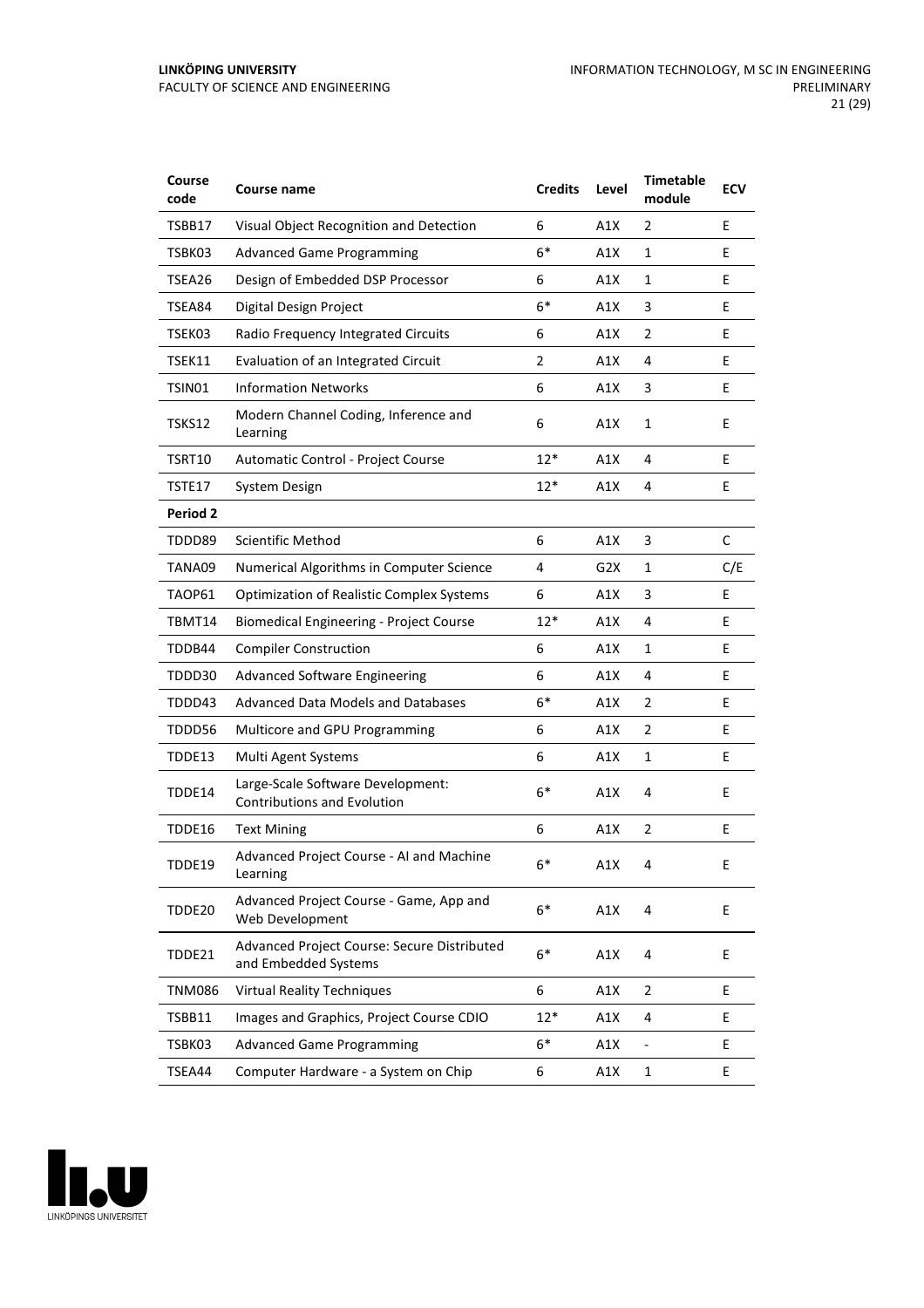| Course<br>code | Course name                        | <b>Credits</b> | Level | Timetable<br>module | <b>ECV</b> |
|----------------|------------------------------------|----------------|-------|---------------------|------------|
| TSEA84         | Digital Design Project             | $6*$           | A1X   | 3                   |            |
| TSRT10         | Automatic Control - Project Course | $12*$          | A1X   | 4                   |            |
| TSTE17         | System Design                      | $12*$          | A1X   | 4                   |            |
| TSTE85         | <b>Low Power Electronics</b>       | 6              | A1X   |                     |            |

#### *Specialisation: AI and Machine Learning*

| Course<br>code  | Course name                                          | <b>Credits</b> | Level | Timetable<br>module | <b>ECV</b> |
|-----------------|------------------------------------------------------|----------------|-------|---------------------|------------|
| Period 1        |                                                      |                |       |                     |            |
| TDDE19          | Advanced Project Course - AI and Machine<br>Learning | $6*$           | A1X   | 4                   | C          |
| TDDE15          | Advanced Machine Learning                            | 6              | A1X   | 1                   | E          |
| TSBB17          | Visual Object Recognition and Detection              | 6              | A1X   | 2                   | E          |
| TSRT62          | Modelling and Simulation                             | 6              | A1X   | 3                   | E          |
| <b>Period 2</b> |                                                      |                |       |                     |            |
| TDDE19          | Advanced Project Course - AI and Machine<br>Learning | $6*$           | A1X   | 4                   |            |
| TDDE13          | Multi Agent Systems                                  | 6              | A1X   | 1                   | E          |
| TDDE16          | <b>Text Mining</b>                                   | 6              | A1X   | 2                   | Е          |

#### *Specialisation: Communication*

| Course<br>code | Course name                                   | <b>Credits</b> | Level | Timetable<br>module | <b>ECV</b> |
|----------------|-----------------------------------------------|----------------|-------|---------------------|------------|
| Period 1       |                                               |                |       |                     |            |
| TSEK03         | Radio Frequency Integrated Circuits           | 6              | A1X   | -2                  | E          |
| TSIN01         | <b>Information Networks</b>                   | 6              | A1X   | 3                   | Е          |
| TSIT03         | Cryptology                                    | 6              | A1X   | 2                   | Е          |
| TSKS05         | <b>Communication Systems, Project Course</b>  | $12*$          | A1X   | 4                   | F          |
| TSKS12         | Modern Channel Coding, Inference and Learning | -6             | A1X   | 1                   | F          |
| Period 2       |                                               |                |       |                     |            |
| TSKS05         | <b>Communication Systems, Project Course</b>  | $12*$          | A1X   | 4                   | F          |

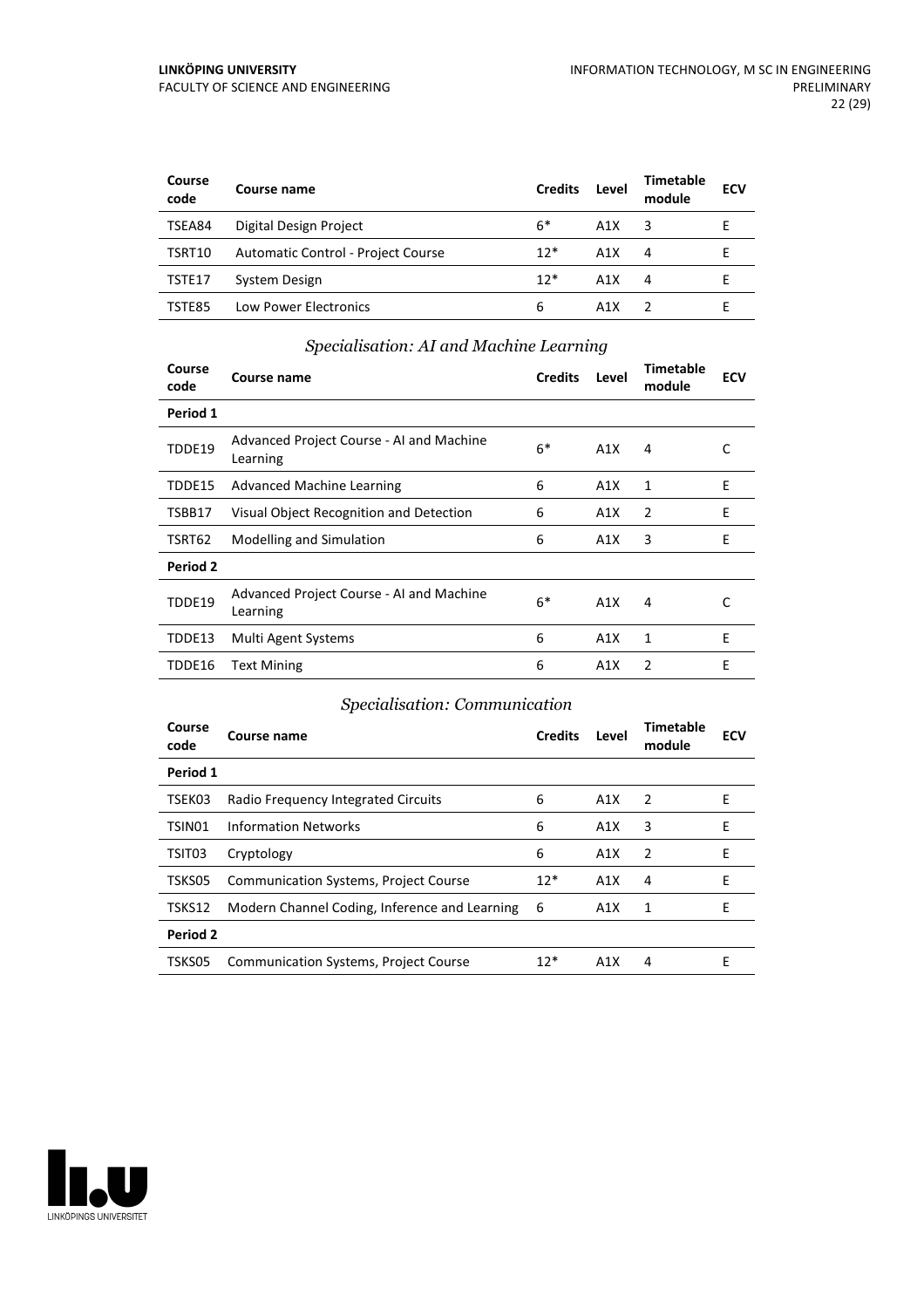| Course<br>code | Course name                                                | <b>Credits</b> | Level | <b>Timetable</b><br>module | <b>ECV</b> |
|----------------|------------------------------------------------------------|----------------|-------|----------------------------|------------|
| Period 1       |                                                            |                |       |                            |            |
| TSBK03         | <b>Advanced Game Programming</b>                           | $6*$           | A1X   | 1                          | C          |
| TDDE20         | Advanced Project Course - Game, App and Web<br>Development | $6*$           | A1X   | 4                          | E          |
| TNCG15         | Advanced Global Illumination and Rendering                 | 6              | A1X   | 4                          | E          |
| TSBB11         | Images and Graphics, Project Course CDIO                   | $12*$          | A1X   | 4                          | E          |
| Period 2       |                                                            |                |       |                            |            |
| TSBK03         | <b>Advanced Game Programming</b>                           | $6*$           | A1X   |                            | C          |
| TDDE20         | Advanced Project Course - Game, App and Web<br>Development | $6*$           | A1X   | 4                          | E          |
| TSBB11         | Images and Graphics, Project Course CDIO                   | $12*$          | A1X   | 4                          | E          |
| TSIN02         | Internetworking                                            | 6              | A1X   | 1                          | E          |

#### *Specialisation: Computer Games Programming*

#### *Specialisation: Computer Systems Architecture*

| Course<br>code     | Course name                                                                | <b>Credits</b> | Level            | <b>Timetable</b><br>module | <b>ECV</b> |
|--------------------|----------------------------------------------------------------------------|----------------|------------------|----------------------------|------------|
| Period 1           |                                                                            |                |                  |                            |            |
| TDDD43             | Advanced Data Models and Databases                                         | $6*$           | A1X              | 2                          | E          |
| TDDE21             | <b>Advanced Project Course: Secure Distributed</b><br>and Embedded Systems | $6*$           | A1X              | 4                          | E          |
| TSEA26             | Design of Embedded DSP Processor                                           | 6              | A1X              | $\mathbf{1}$               | E          |
| TSIT03             | Cryptology                                                                 | 6              | A1X              | $\overline{2}$             | E          |
| TSKS01             | Digital Communication                                                      | $6*$           | A1X              | 4                          | E          |
| Period 2           |                                                                            |                |                  |                            |            |
| TDDB44             | <b>Compiler Construction</b>                                               | 6              | A1X              | 1                          | E          |
| TDDC90             | Software Security                                                          | 6              | A1X              | 1                          | E          |
| TDDD37             | Database Technology                                                        | 6              | G2X              | 1                          | E          |
| TDDD43             | Advanced Data Models and Databases                                         | $6*$           | A1X              | 2                          | E          |
| TDDD56             | Multicore and GPU Programming                                              | 6              | A1X              | $\overline{2}$             | E          |
| TDDE21             | Advanced Project Course: Secure Distributed<br>and Embedded Systems        | $6*$           | A1X              | 4                          | E          |
| TSIN <sub>02</sub> | Internetworking                                                            | 6              | A1X              | 1                          | E          |
| TSKS01             | Digital Communication                                                      | $6*$           | A1X              | 4                          | Е          |
| TSKS11             | Networks: Models, Algorithms and Applications                              | 6              | G <sub>2</sub> X | 3                          | Е          |

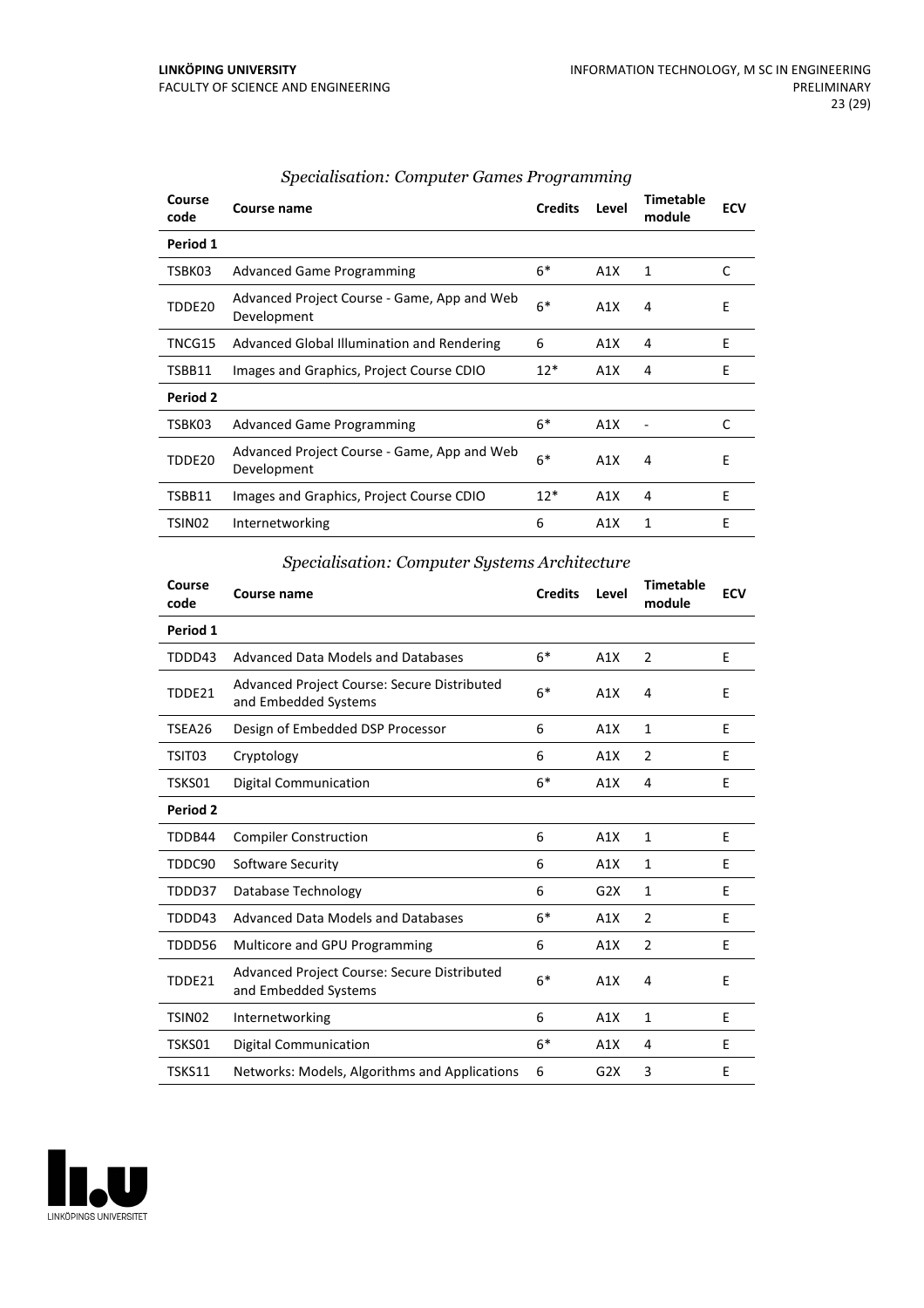| Course<br>code | Course name                                          | <b>Credits</b> | Level | <b>Timetable</b><br>module | <b>ECV</b> |
|----------------|------------------------------------------------------|----------------|-------|----------------------------|------------|
| Period 1       |                                                      |                |       |                            |            |
| TSEA26         | Design of Embedded DSP Processor                     | 6              | A1X   | 1                          | E          |
| TSEK03         | Radio Frequency Integrated Circuits                  | 6              | A1X   | $\overline{2}$             | E          |
| TSEK11         | Evaluation of an Integrated Circuit                  | 2              | A1X   | 4                          | E          |
| TSTE17         | System Design                                        | $12*$          | A1X   | 4                          | E          |
| TSTE25         | <b>Power Electronics</b>                             | 6              | A1X   | 3                          | E          |
| Period 2       |                                                      |                |       |                            |            |
| TSEA44         | Computer Hardware - a System on Chip                 | 6              | A1X   | 1                          | E          |
| TSTE17         | System Design                                        | $12*$          | A1X   | 4                          | E          |
| TSTE26         | Powergrid and Technology for Renewable<br>Production | 6              | A1X   | 3                          | E          |
| TSTE85         | <b>Low Power Electronics</b>                         | 6              | A1X   | 2                          | Е          |

#### *Specialisation: Electronics*

*Specialisation: International Software Engineering*

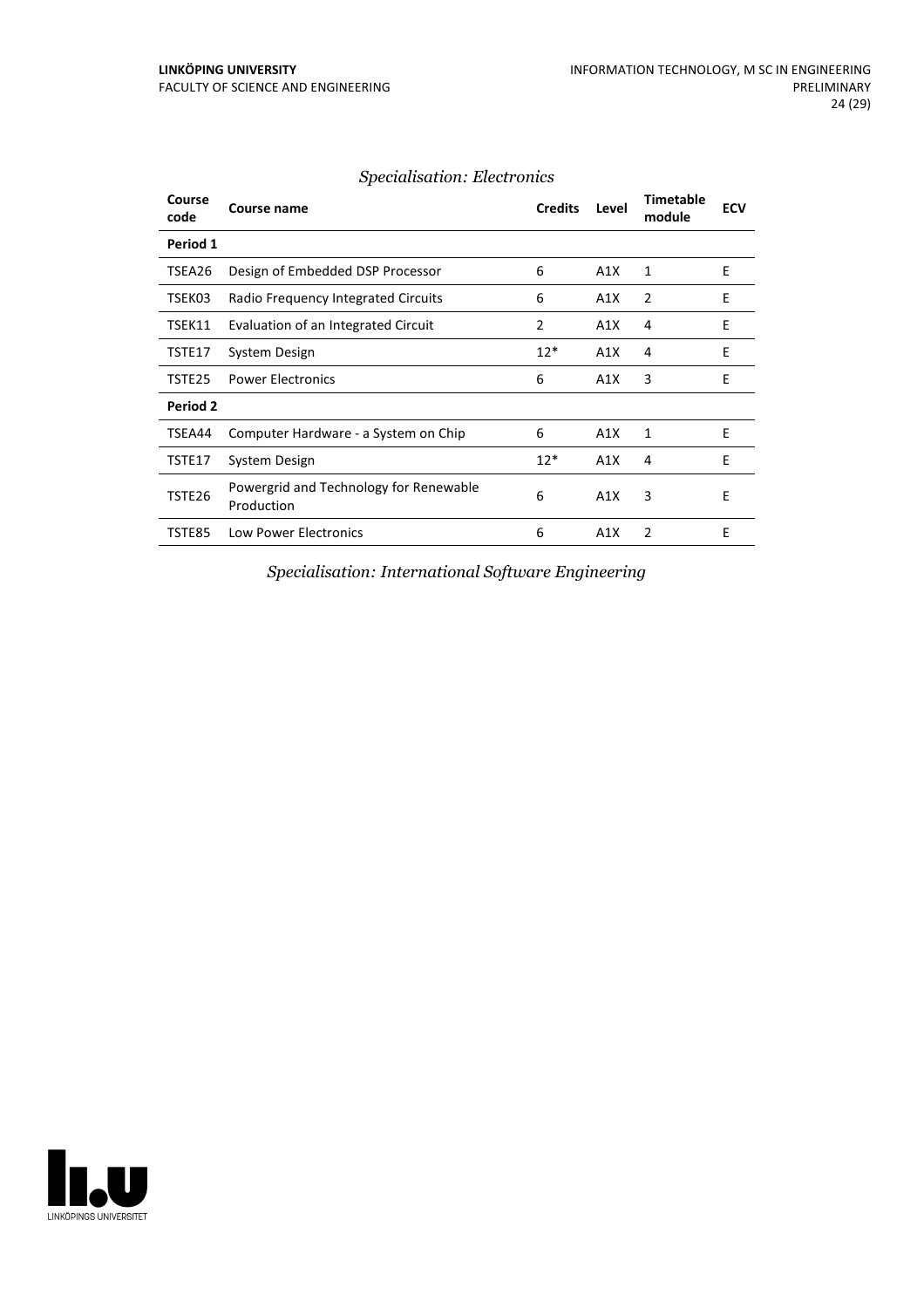| Course<br>code | Course name                                                                | <b>Credits</b> | Level | <b>Timetable</b><br>module | <b>ECV</b> |
|----------------|----------------------------------------------------------------------------|----------------|-------|----------------------------|------------|
| Period 1       |                                                                            |                |       |                            |            |
| TDDC34         | Technical, Economic and Societal Evaluation of<br>IT-products              | 6              | A1X   | 3                          | C          |
| TDDD69         | Software Engineering - Company Project                                     | $6*$           | A1X   | 1                          | C          |
| TDDB84         | Design Patterns                                                            | 6              | A1X   | 4                          | E          |
| TDDD04         | <b>Software Testing</b>                                                    | 6              | A1X   | $\overline{2}$             | F          |
| TDDD38         | Advanced Programming in C++                                                | $6*$           | A1X   | $\overline{2}$             | E          |
| TDDD43         | Advanced Data Models and Databases                                         | $6*$           | A1X   | 2                          | E          |
| <b>TDEI13</b>  | <b>Enterprise Resource Planning Systems: Process</b><br>and Implementation | 6              | A1X   | $\overline{2}$             | E          |
| Period 2       |                                                                            |                |       |                            |            |
| TDDD69         | Software Engineering - Company Project                                     | $6*$           | A1X   | 1                          | C          |
| TDDC90         | Software Security                                                          | 6              | A1X   | 1                          | E          |
| TDDD07         | <b>Real Time Systems</b>                                                   | 6              | A1X   | 4                          | E          |
| TDDD30         | <b>Advanced Software Engineering</b>                                       | 6              | A1X   | 4                          | E          |
| TDDD38         | Advanced Programming in C++                                                | $6*$           | A1X   | $\overline{\phantom{a}}$   | E          |
| TDDD43         | <b>Advanced Data Models and Databases</b>                                  | $6*$           | A1X   | 2                          | E          |
| TDEI19         | Management Control                                                         | 6              | A1X   | $\overline{2}$             | E          |
| TEIM03         | <b>Intercultural Communication</b>                                         | 4              | G1X   | 4                          | E          |

#### *Specialisation: Large Scale Software Engineering*

| Course<br>code | Course name                                                             | <b>Credits</b> | Level | <b>Timetable</b><br>module | <b>ECV</b> |
|----------------|-------------------------------------------------------------------------|----------------|-------|----------------------------|------------|
| Period 1       |                                                                         |                |       |                            |            |
| TDDE14         | Large-Scale Software Development:<br><b>Contributions and Evolution</b> | $6*$           | A1X   | 4                          | Е          |
| Period 2       |                                                                         |                |       |                            |            |
| TDDD30         | <b>Advanced Software Engineering</b>                                    | 6              | A1X   | 4                          | F          |
| TDDE14         | Large-Scale Software Development:<br><b>Contributions and Evolution</b> | $6*$           | A1X   | 4                          | Е          |

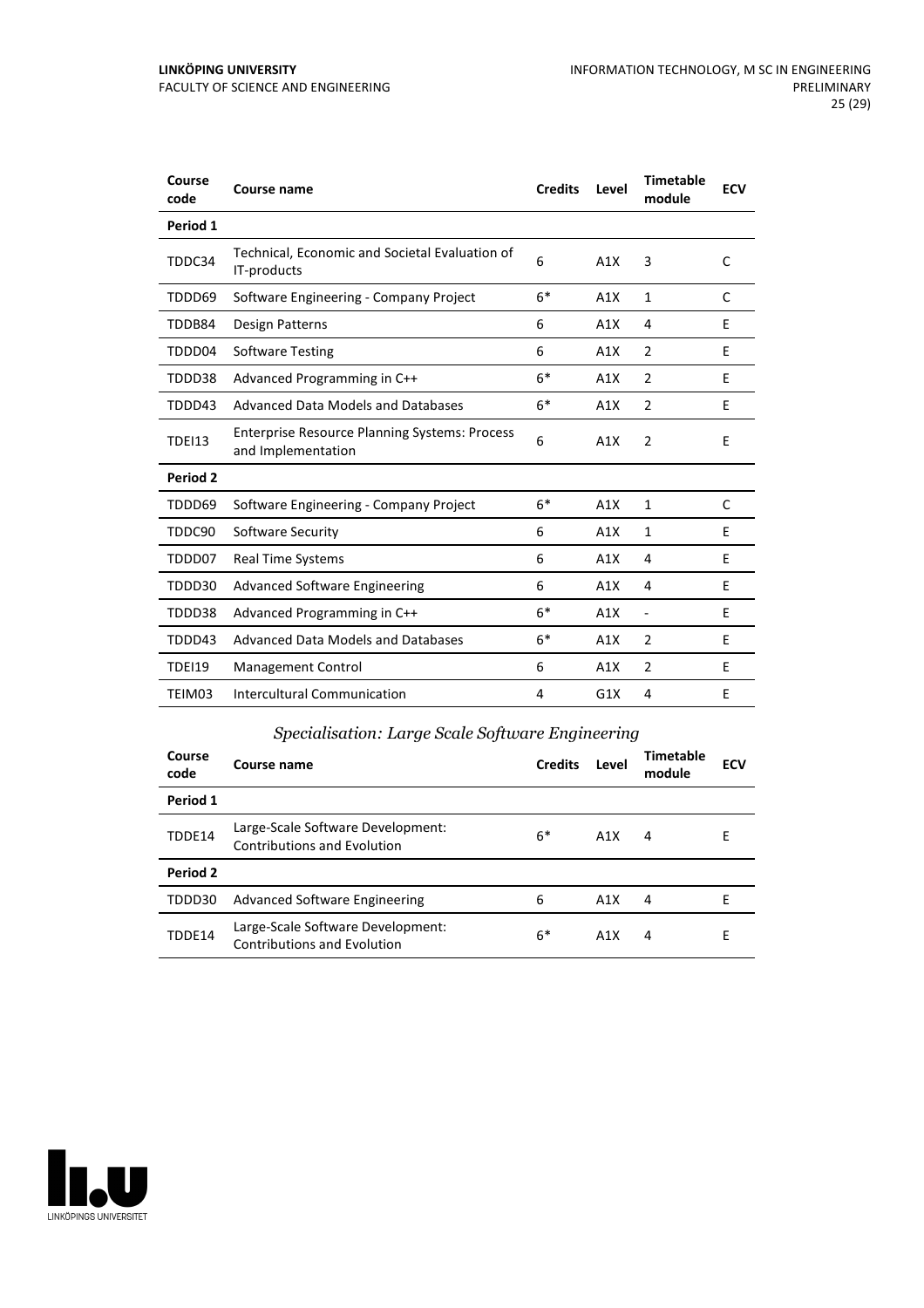| Course<br>code | Course name                             | <b>Credits</b> | Level | <b>Timetable</b><br>module | <b>ECV</b> |
|----------------|-----------------------------------------|----------------|-------|----------------------------|------------|
| Period 1       |                                         |                |       |                            |            |
| TBMT14         | Biomedical Engineering - Project Course | $12*$          | A1X   | 4                          | Е          |
| TDDD43         | Advanced Data Models and Databases      | $6*$           | A1X   | -2                         | E          |
| Period 2       |                                         |                |       |                            |            |
| TBMT14         | Biomedical Engineering - Project Course | $12*$          | A1X   | 4                          | F          |
| TDDD43         | Advanced Data Models and Databases      | $6*$           | A1X   | $\mathcal{P}$              | F          |
| TDDE01         | Machine Learning                        | 6              | A1X   | 1                          | Е          |

#### *Specialisation: Medical Informatics*

#### *Specialisation: Programming and Algorithms*

| Course<br>code | Course name                   | <b>Credits</b> | Level | <b>Timetable</b><br>module | <b>ECV</b> |
|----------------|-------------------------------|----------------|-------|----------------------------|------------|
| Period 1       |                               |                |       |                            |            |
| TDDB84         | Design Patterns               | 6              | A1X   | 4                          | Е          |
| TDDD08         | Logic Programming             | 6              | A1X   | 4                          | F          |
| TSIT03         | Cryptology                    | 6              | A1X   | $\overline{2}$             | F          |
| Period 2       |                               |                |       |                            |            |
| TDDB44         | <b>Compiler Construction</b>  | 6              | A1X   | $\mathbf{1}$               | F          |
| TDDD56         | Multicore and GPU Programming | 6              | A1X   | $\mathcal{P}$              | F          |

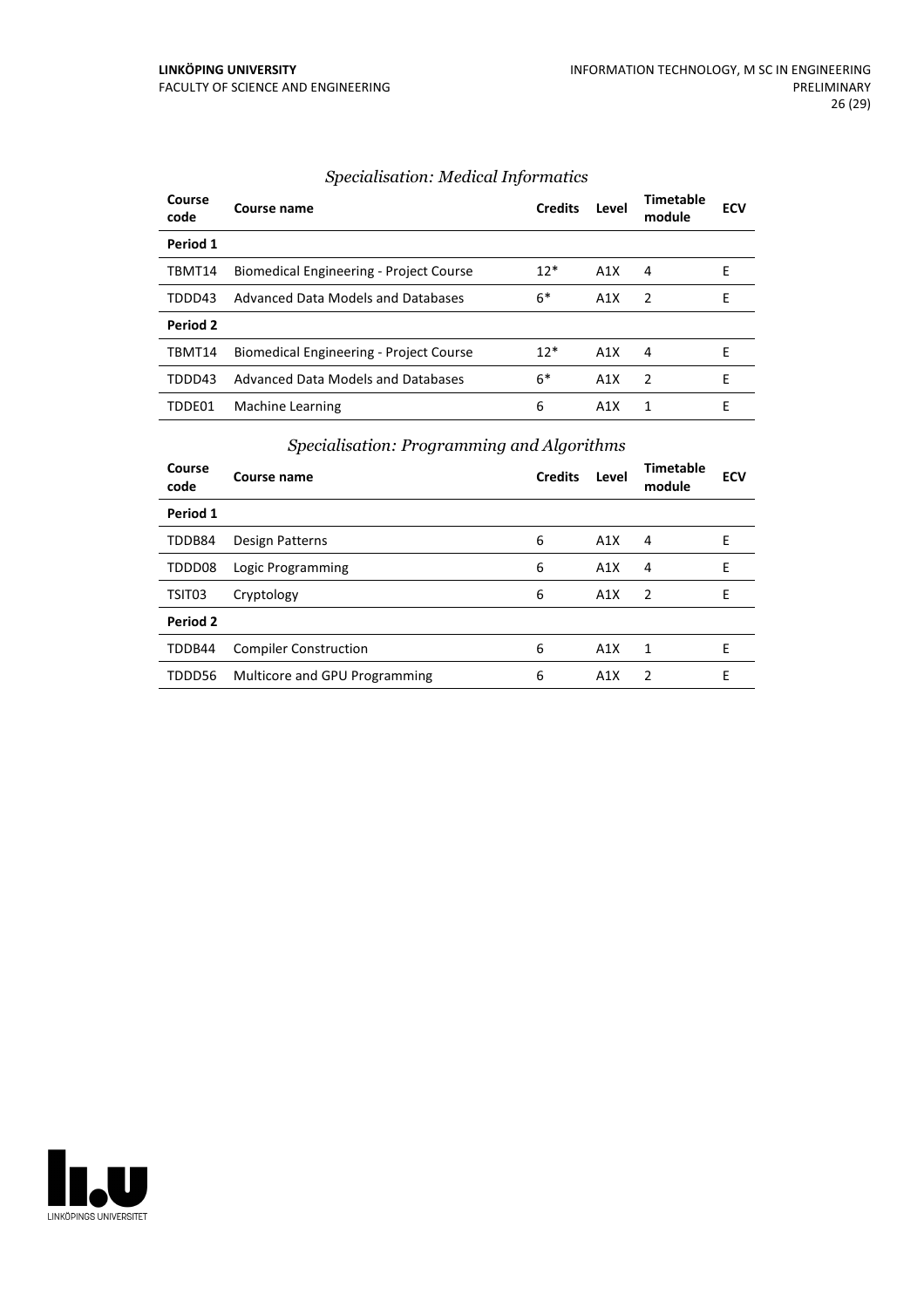| Course<br>code  | Course name                                                         | <b>Credits</b> | Level | <b>Timetable</b><br>module | <b>ECV</b> |
|-----------------|---------------------------------------------------------------------|----------------|-------|----------------------------|------------|
| Period 1        |                                                                     |                |       |                            |            |
| TDDD04          | <b>Software Testing</b>                                             | 6              | A1X   | $\overline{2}$             | C          |
| TDDD38          | Advanced Programming in C++                                         | $6*$           | A1X   | 2                          | E          |
| TDDE21          | Advanced Project Course: Secure Distributed<br>and Embedded Systems | $6*$           | A1X   | 4                          | E          |
| TDTS06          | <b>Computer Networks</b>                                            | 6              | G2X   | 1                          | E          |
| TSIT03          | Cryptology                                                          | 6              | A1X   | $\overline{2}$             | E          |
| <b>Period 2</b> |                                                                     |                |       |                            |            |
| TDDC90          | Software Security                                                   | 6              | A1X   | 1                          | C          |
| TDDD30          | <b>Advanced Software Engineering</b>                                | 6              | A1X   | 4                          | E          |
| TDDD37          | Database Technology                                                 | 6              | G2X   | 1                          | E          |
| TDDD38          | Advanced Programming in C++                                         | $6*$           | A1X   |                            | E          |
| TDDF21          | Advanced Project Course: Secure Distributed<br>and Embedded Systems | $6*$           | A1X   | 4                          | E          |

#### *Specialisation: Secure Systems*

#### *Specialisation: Signal and Image Processing*

| Course<br>code | <b>Course name</b>                       | <b>Credits</b> | Level | <b>Timetable</b><br>module | <b>ECV</b> |
|----------------|------------------------------------------|----------------|-------|----------------------------|------------|
| Period 1       |                                          |                |       |                            |            |
| <b>TNM067</b>  | Scientific Visualization                 | 6              | A1X   | 3                          | E          |
| TSBB11         | Images and Graphics, Project Course CDIO | $12*$          | A1X   | 4                          | E          |
| TSBB17         | Visual Object Recognition and Detection  | 6              | A1X   | 2                          | E          |
| TSBK03         | <b>Advanced Game Programming</b>         | $6*$           | A1X   | 1                          | E          |
| TSKS15         | Detection and Estimation of Signals      | 6              | A1X   | 2                          | E          |
| Period 2       |                                          |                |       |                            |            |
| TBMI02         | Medical Image Analysis                   | 6              | A1X   | 1                          | E          |
| TDDD56         | Multicore and GPU Programming            | 6              | A1X   | 2                          | F          |
| TNM086         | <b>Virtual Reality Techniques</b>        | 6              | A1X   | $\overline{2}$             | E          |
| TSBB11         | Images and Graphics, Project Course CDIO | $12*$          | A1X   | 4                          | E          |
| TSBK03         | <b>Advanced Game Programming</b>         | $6*$           | A1X   |                            | E          |

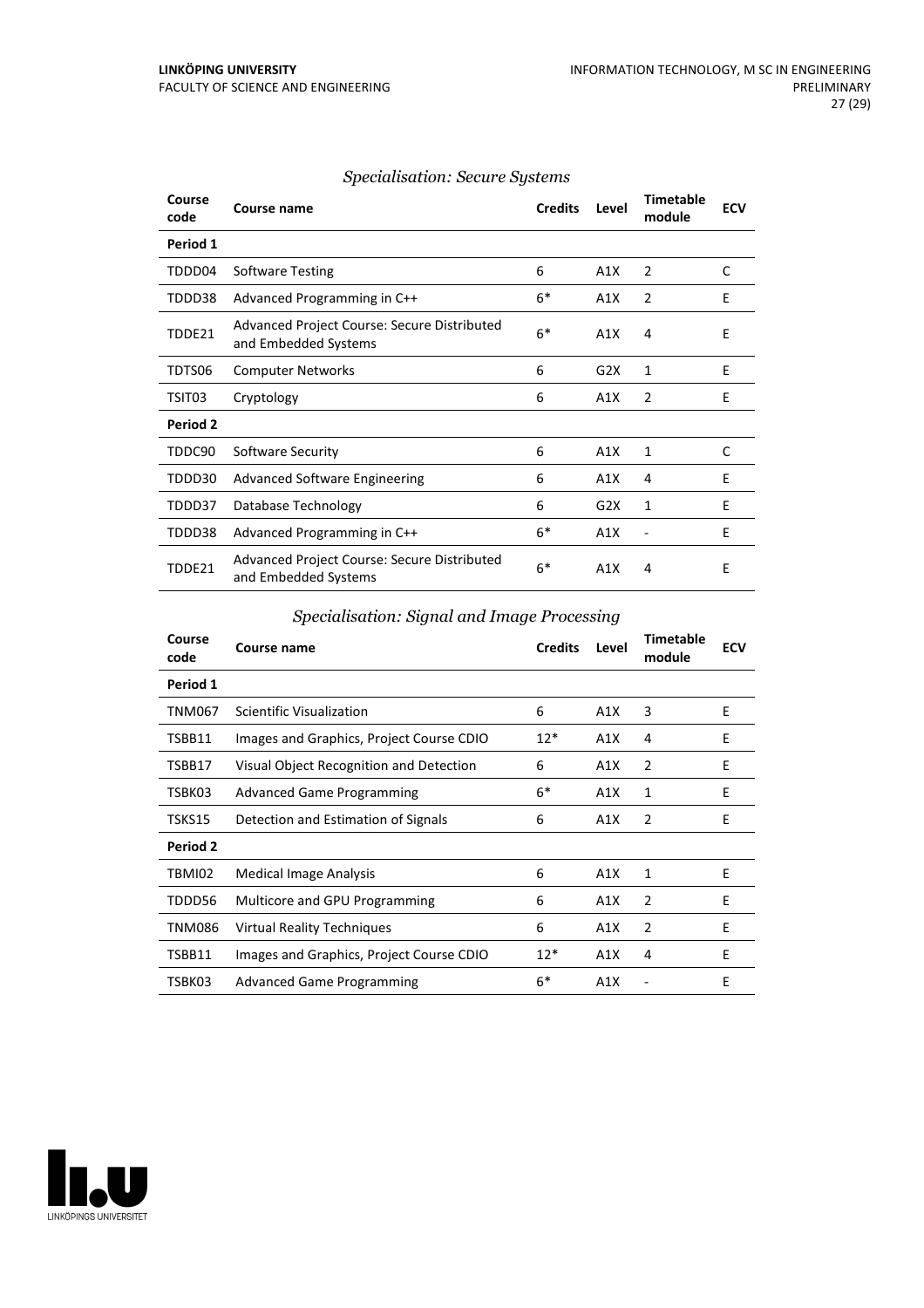#### *Specialisation: System-on-Chip*

| Course<br>code | Course name                          | <b>Credits</b> | Level | Timetable<br>module | <b>ECV</b> |
|----------------|--------------------------------------|----------------|-------|---------------------|------------|
| Period 1       |                                      |                |       |                     |            |
| TSEA26         | Design of Embedded DSP Processor     | 6              | A1X   | 1                   | Е          |
| TSEK11         | Evaluation of an Integrated Circuit  | 2              | A1X   | 4                   | E          |
| TSTE17         | System Design                        | $12*$          | A1X   | 4                   | E          |
| Period 2       |                                      |                |       |                     |            |
| TDDB44         | <b>Compiler Construction</b>         | 6              | A1X   | 1                   | E          |
| TSEA44         | Computer Hardware - a System on Chip | 6              | A1X   | 1                   | E          |
| TSTE17         | System Design                        | $12*$          | A1X   | 4                   | E          |
| TSTE85         | Low Power Electronics                | 6              | A1X   | $\mathcal{P}$       | E          |

#### *Specialisation: Systems Technology*

| Course<br>code | Course name                                          | <b>Credits</b> | Level | Timetable<br>module | <b>ECV</b> |
|----------------|------------------------------------------------------|----------------|-------|---------------------|------------|
| Period 1       |                                                      |                |       |                     |            |
| TSRT62         | <b>Modelling and Simulation</b>                      | 6              | A1X   | 3                   | C/E        |
| TDDB84         | Design Patterns                                      | 6              | A1X   | 4                   | E          |
| TDDD43         | Advanced Data Models and Databases                   | $6*$           | A1X   | 2                   | E          |
| TDDE19         | Advanced Project Course - AI and Machine<br>Learning | $6*$           | A1X   | 4                   | E          |
| Period 2       |                                                      |                |       |                     |            |
| TDDB44         | <b>Compiler Construction</b>                         | 6              | A1X   | 1                   | C/E        |
| TDDD43         | <b>Advanced Data Models and Databases</b>            | $6*$           | A1X   | 2                   | E          |
| TDDE19         | Advanced Project Course - AI and Machine<br>Learning | $6*$           | A1X   | 4                   | E          |

## **Semester 10 (Spring 2019)**

| Course<br>code | Course name                      | <b>Credits</b> | Level | <b>Timetable</b><br>module | <b>ECV</b> |
|----------------|----------------------------------|----------------|-------|----------------------------|------------|
| Period 1       |                                  |                |       |                            |            |
| TQXX33         | Degree project - Master's Thesis | $30*$          | A1X   | $\overline{\phantom{a}}$   |            |
| Period 2       |                                  |                |       |                            |            |
| TQXX33         | Degree project - Master's Thesis | $30*$          | A1X   | ٠                          |            |

ECV = Elective / Compulsory /Voluntary